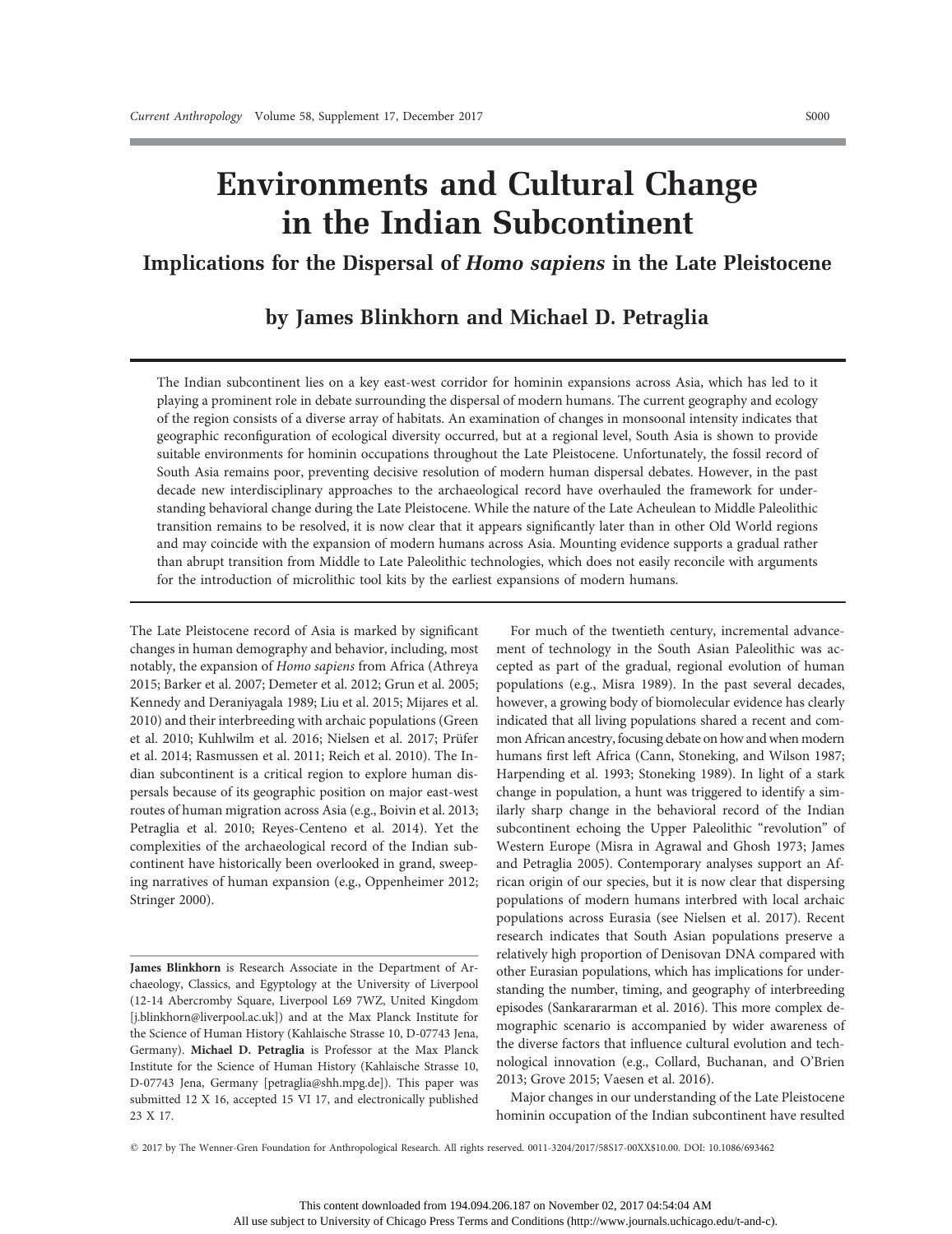from interdisciplinary research projects implemented over the last decade and particularly the application of chronometric dating methods (see below). Better dating controls have led to new explanations for when major changes occurred in technological and cultural developments. In particular, current debate centers on two key issues: (1) whether technological continuities occur between Late Acheulean and Middle Paleolithic industries (Mishra, Chauhan, and Singhvi 2013) or between Middle and Late Paleolithic industries (Petraglia et al. 2009, 2012), and (2) whether modern humans first arrived in South Asia using Middle Paleolithic technologies (Blinkhorn et al. 2013; Clarkson, Jones, and Harris 2012; Petraglia et al. 2007) or Late Paleolithic technologies (Mellars 2006; Mellars et al. 2013; Mishra, Chauhan, and Singhvi 2013). Here, we review the current body of evidence for Late Pleistocene occupation of the Indian subcontinent and reexamine what implications these discoveries have for understanding technological change, human expansions, and hominin admixture.

#### Geographic Context

The Indian subcontinent broadly corresponds with the political region of South Asia (Bangladesh, Bhutan, India, Nepal, Pakistan, and Sri Lanka). Continental borders with surrounding regions are characterized by high-relief mountain chains and plateaus, such as the Hindu Kush, the Himalaya, and the Patkai ranges (fig. 1), which are the orogenic product of the collision of the Indian and Eurasian tectonic plates (van Hinsbergen et al. 2012). It is within these extreme high-relief borders to the region that the source for the three largest river systems of the subcontinent—the Indus, the Ganges, and the Brahmaputra—are to be found. Within the subcontinent, a number of smaller



Figure 1. Digital elevation model of the Indian subcontinent (US Geological Survey 2006). The subcontinent's broad, low-relief fluvial network stands in stark contrast to the extreme topography found to the west, north, and east. A color version of this figure is available online.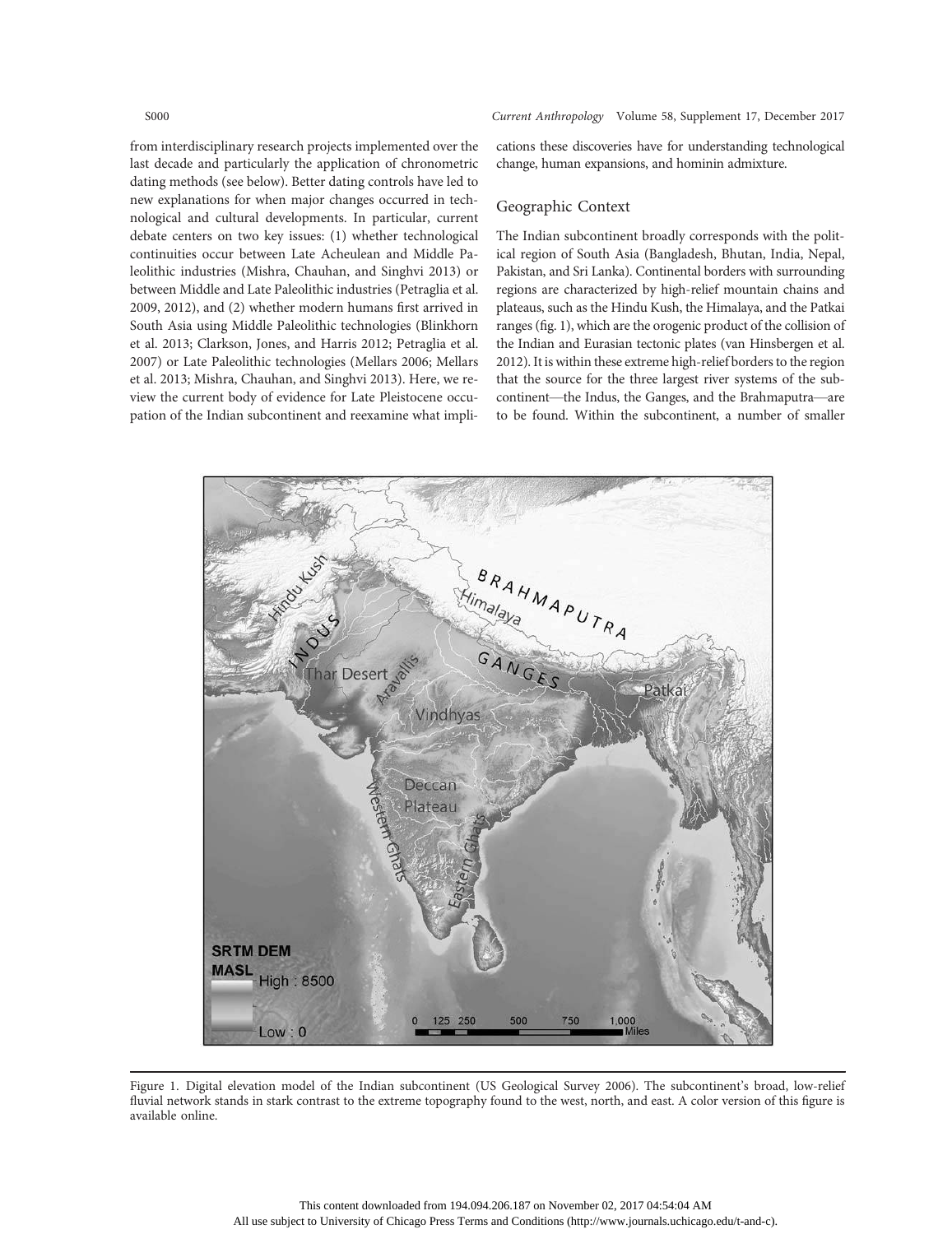mountain ranges and elevated plateaus are also present, including the Aravalli and Vindhyan ranges, the Western and Eastern Ghats, and the Deccan Plateau. These provide the source for other major fluvial systems, such as the Narmada, that drain westward from the Vindhyas and the Godavari, Krishna, and Kaveri rivers that drain eastward across the Deccan Plateau and Eastern Ghats.

The stepwise uplift of the Tibetan Plateau and surrounding mountain ranges has also played a defining role in the evolution of the dominant environmental feature of the Indian subcontinent: the monsoon (Molnar, England, and Martinod 1993; Zhisheng 2001). The monsoon system is driven by a cross equatorial atmospheric pressure gradient resulting from differential heating of the Asian landmass, principally the Tibetan Plateau, and the Mascarene high-pressure zone in the southern Indian Ocean (Clemens et al. 1991; Gadgil 2003; Leuschner and Sirocko 2003). Strong southwesterly winds occur during the summer months, delivering the majority of the subcontinent's precipitation following evaporation from the Arabian Sea, whereas weaker and regionally restricted northeasterly winds deliver more limited precipitation during the winter months (Clemens et al. 1991; Gadgil 2003; Leuschner and Sirocko 2003). Recent stepwise tectonic uplift ~150 ka was localized in the northeast Tibetan Plateau and is unlikely to have significantly affected the South Asian monsoon (Li et al. 2014). However, the increased aridification of the Asian interior that resulted from this may have altered the importance of the habitable landscapes in South Asia for hominins.

Although the effects of the monsoons are felt across the Indian subcontinent, the distribution of precipitation is distinctly regional and highly seasonal. Yet beyond relief, the geological structure of the Indian subcontinent plays another important role in patterns of habitability in the region. The analysis of the structure of geological basins within the Indian subcontinent led Korisettar (2007) to the conclusion that the Purana basins exerted a strong influence on hominin dispersals and occupation history. Although direct precipitation within the Purana basins is lower than other regions of the subcontinent, perennial supplies of freshwater are available because of spring activity from aquifers that deliver water resources from regions that receive much higher monsoonal precipitation. As a result of reliable water resources and abundant raw materials for stone tool manufacture, these geological basins are thought to have acted as refugia not only for hominin populations but also for varied flora and fauna (Korisettar 2007).

The importance of such Purana basins for providing refugia is well exemplified by the recent study of fauna from the Billasurgum caves, located within the Cuddapah Basin. Here, excavations revealed the first stratified sequence to document patterns of faunal occupation spanning the late Middle Pleistocene to Late Pleistocene (Roberts et al. 2014). This study illustrated the long-term continuity of large-bodied fauna within South Asia with only a single taxon of twenty-four identified as having gone extinct across the subcontinent (Roberts et al. 2014). Patterns of environmental change throughout the Late Pleistocene are likely to have resulted in the significant redistribution of South Asia's habitats. However, the broad ecological mosaic of the region appears to have buffered such changes, helping to prevent widespread megafaunal extinctions as observed elsewhere in the world (e.g., Koch and Barnosky 2006).

### Environmental Context

The modern environments of the Indian subcontinent are diverse and sustain over a sixth of the world's current human population (United Nations Department of Economic and Social Affairs and Population Division 2015) in a mosaic of deserts and tropical rainforests, alpine tundra and savannahs, and subtropical woodland and mangroves, and riparian corridors (Mani 2012; fig. 2). Given the region's latitude, South Asia is subject to warm temperatures with limited seasonal change. This stands in stark contrast to regions immediately to the north and west, where high-amplitude temperature change can be observed both daily and seasonally. Fluctuating humidity, controlled primarily by monsoonal intensity, provides the more significant climatic factor that may have influenced habitat distribution and hominin demography across South Asia during the Late Pleistocene.

Variability within Pleistocene monsoonal circulation patterns must be considered in the context of interhemispherical oceanic and atmospheric interactions (Wang et al. 2005). Increases in solar insolation, predominately due to 19,000–23,000-year precessional cycles, result in the northward movement of the Inter-Tropical Convergence Zone (ITCZ) because of raised sea surface temperatures at low latitudes (Yi et al. 2012). The northward movement of the ITCZ results in increased monsoonal circulation capable of delivering a greater level of precipitation. Maximum global ice volumes, which are dominated by ~100,000-year cycles, may modulate monsoonal circulation by reducing sea surface temperatures and sea levels, altering the availability of water vapor for precipitation (Guo et al. 2002; 2004). Global ice volume variability and differences between hemispheres may also affect the heat differential and moisture availability between the ocean and land that drives monsoonal circulation because of an increased continental surface (Wang 1999). Studies of monsoonal intensity over the past million years indicate that monsoonal minima rarely coincide with glacial maxima due to differences in patterns in glaciation at the poles (Caley et al. 2013; Liu et al. 2011; Zhisheng et al. 2011). As a result, an examination of patterns of climatic change over the Late Pleistocene in South Asia must combine both high- and low-latitude archives of paleoenvironmental variability.

In figure 3, we combine data from Bittoo Cave, northwest India (Kathayat et al. 2016), a Bay of Bengal marine core (Site 758; Bolton et al. 2013), and two Arabian Sea marine cores (MD04- 2861, Caley et al. 2011; Owen Ridge, Clemens and Prell 2003), as local proxies for summer monsoon intensity, with Arctic (SPECMAP, Imbrie et al. 1984) and Antarctic (Vostok, Petit et al. 1999) oxygen isotope records to present both the regional and global context of climate change over the past 350 ka.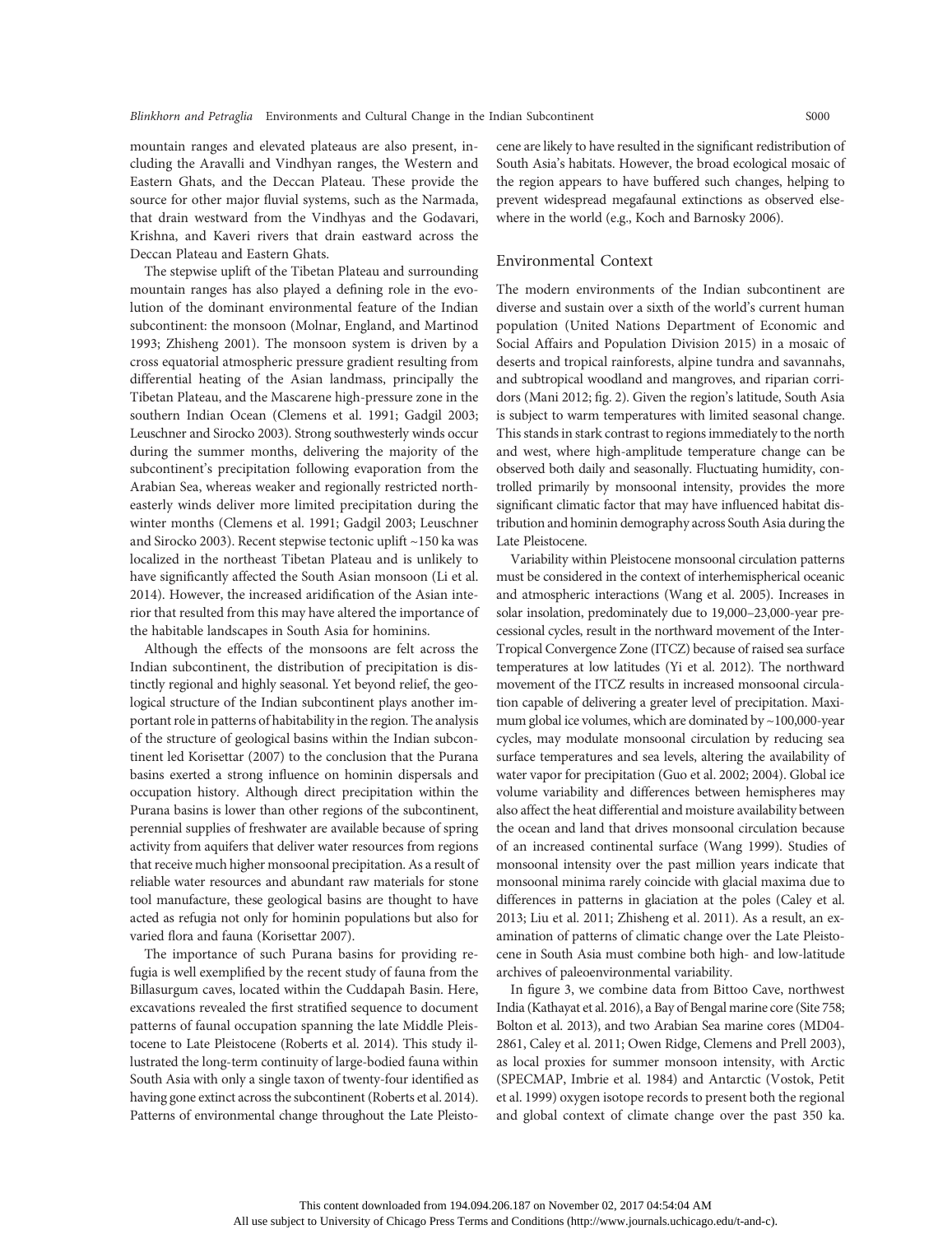S000 Current Anthropology Volume 58, Supplement 17, December 2017



Figure 2. Map of modern ecology within the Indian subcontinent (following Olson et al. 2001) illustrating a mosaic of dry shrubland, tropical grassland, and forest habitats in contrast to the exclusively arid habitats to the west, montane grasslands to the north, and tropical forests to the east. A color version of this figure is available online.

Although in this paper we review behavioral evidence for the past 140 ka, the paleoenvironmental records illustrated in figure 3 indicate a number of differences over longer time frames that may be relevant to broader questions regarding Asian hominin demography throughout the Pleistocene. Most critically, peaks of monsoonal intensity can be repeatedly observed during glacial phases that match those present in interglacial phases. Marine isotope stages (MIS) often provide a useful means for organizing discussion of changing human behavior through time and indeed do so at an appropriate scale for the resolution of the South Asia archaeological record and so are used below. However, as the resolution of the archaeological data improves, it is anticipated that reference to global events, such as Heinrich events, or regional variability in monsoon intensity will become critical. Below we describe the key trends in monsoonal intensity for the Late Pleistocene identified in proxy data sets presented in figure 3.

At the end of MIS 6 (~140–150 ka), proxies of monsoonal intensity indicate a period in which peaks of monsoon activity match the scale observed during interglacial conditions, which is particularly evident in the Site 758 Bay of Bengal records. However, a sharp decline in monsoonal intensity follows this period that approaches the scale of other Middle Pleistocene monsoonal minima, evident in the records at Bittoo and MD04- 2861. The advent of interglacial conditions in MIS 5 (71–130 ka) sees the return of more intense monsoonal conditions. However, the four regional data sets indicate peak monsoonal intensity occurring during different phases: during MIS 5e (115–

130 ka) in Owen Ridge, during MIS 5c (93–106 ka) in MD04- 2861 and Bittoo, and during MIS5a (71–84 ka) in Site 758. All regional data sets presented in figure 3 indicate a sharp decline of monsoonal intensity correlated with MIS 4 (59–71 ka), with one Arabian Sea record suggesting lower monsoonal intensity than the last glacial maximum (LGM), and rivalling the penultimate glacial maximum ~150 ka. The return of stronger monsoonal conditions is observable from the start of MIS 3 (28–59 ka) across all proxy records and in each case records peaks of monsoonal intensity that are close to or exceed peaks observed during MIS 5, particularly between ~40 and 59 ka. Records from Bittoo and MD04-2861 suggest that higher amplitude and frequency of oscillations in monsoonal intensity occur during this period, with all records displaying a gradual decline in monsoonal activity toward the end of MIS 3. With minima in monsoonal intensity observed in all records ~21 ka, there is little evidence to suggest the monsoonal minimum significantly predates the LGM.

The availability and distribution of sufficient freshwater resources, largely relating to the intensity and geography of monsoonal precipitation, probably played a critical role in determining the spatial configuration of South Asia's diverse habitats and the viability of human occupation of the subcontinent. Figure 4 presents modeled distribution of precipitation for MIS 5e and the LGM (Braconnot et al. 2007; Otto-Bleisner et al. 2006). These offer useful analogies for the scale of variability of precipitation and its distribution between monsoonal minima and maxima identified above and in figure 3. Extreme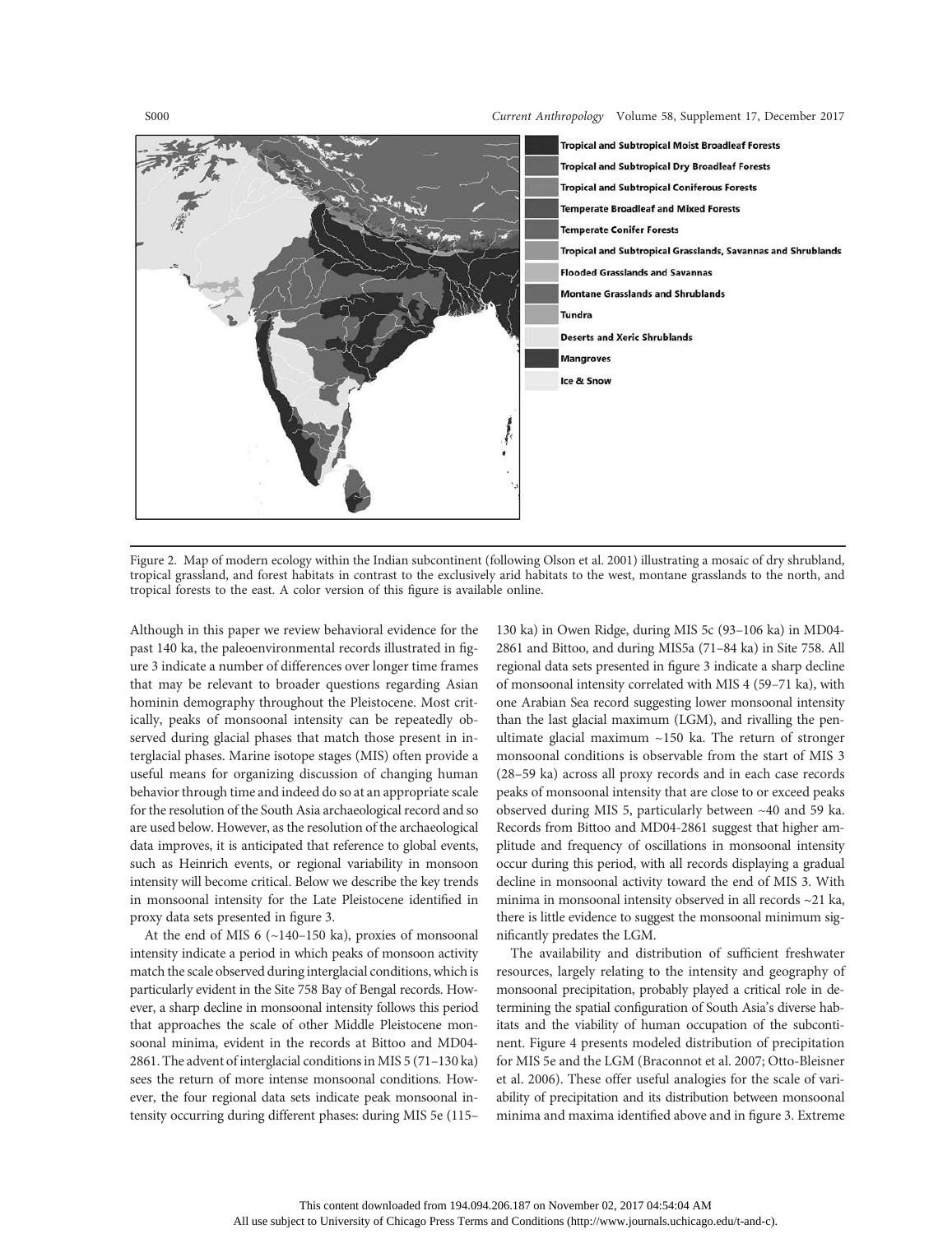

Figure 3. Four archives of environmental change in the Indian subcontinent, including oxygen isotope records from Bittoo Cave (a), two alternate summer monsoon stacks from the Arabian Sea (b, MD04-2861; c, Owen Ridge), and oxygen isotope records from Site 758, Bay of Bengal  $(d)$ , plotted with high-latitude southern  $(e, Vostok)$  and northern  $(f, SPECMAP)$  oxygen isotope records spanning the past 350,000 years (modified from Bolton et al. 2013; Caley et al. 2011; Clemens and Prell 2003; Imbrie et al. 1984; Kathayat et al. 2016; Petit et al. 1999). Climatic archives from the Indian subcontinent illustrate different patterns of monsoonal intensity than are typically inferred from high-latitude records, which often provide the framework for discussing later Pleistocene environmental change globally and particularly the high monsoonal intensity observed during MIS 3.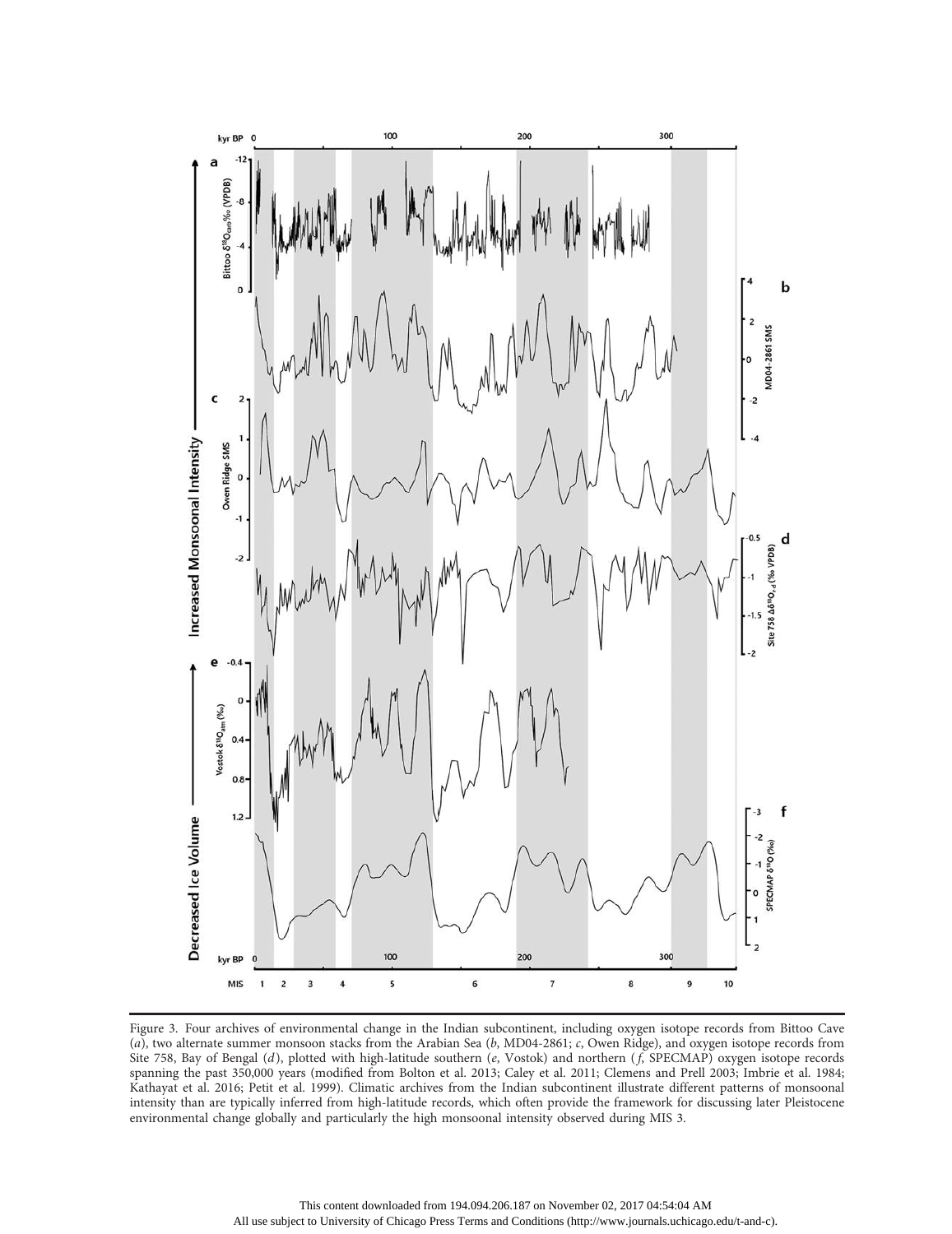

Figure 4. Precipitation models for the Indian subcontinent for the last glacial maximum (a, following Braconnot et al. 2007) and marine isotope stage 5e (b, following Otto-Bleissner et al. 2006), offering insight into the scale of change in precipitation between monsoonal minima and maxima, respectively. Notably, much of the subcontinent enjoys humidity within an ideal range for human inhabitation at both monsoonal minima and maxima. A color version of this figure is available online.

aridity (<200 mm annual precipitation) probably prevented occupation of the Thar Desert during suppressed monsoonal regimes. Although less prohibitive to human occupation, extreme levels of humidity  $(>2,000$  mm annual precipitation) can be observed in the rain forests in northeastern regions of the Indian subcontinent, which may have demanded distinct biological and cultural strategies for humans to successfully adapt to these habitats (Roberts, Boivin, and Petraglia 2015). With these exceptions aside, the majority of the Indian subcontinent offers habitats that are not prohibitive to hominin habitation and indeed are likely to have offered ideal habitats for long-term occupation and expansion (see Finlayson 2013).

#### The Hominin Fossil Record

Limited change has occurred to the fossil record of hominins in South Asia over the past decade. The only reliable evidence for pre–Homo sapiens anatomy from the Indian subcontinent remains the Hathnora specimen, a calvarium recovered from gravel deposits in the Narmada Valley (Sonakia and Kennedy 1985). While appearing distinctly archaic given the thickness of cranial bone, the specimen presents derived traits, such as a globular cranium, as well as a cranial capacity matching contemporaneous populations (Athreya 2015; Rightmire 2015). Attributing this specimen to any existing taxa appears problematic, particularly as the specimen presents a mosaic morphology rather than distinctly African, West Eurasian, or East Eurasian traits (Athreya 2015). Although dating the specimen is problematic, the most secure age estimate is ~236 ka, with ongoing surveys in the region aiming to bolster the fossil record and better understand the sedimentary context from which the Hathnora specimen was recovered (Cameron, Patnaik, and Sahni 2004; Kennedy 2000; Patnaik et al. 2009). Recent evidence for pre-sapiens populations (Sankhyan 2013) has been critiqued for the lack of diagnostic elements to firmly attribute the specimens as being hominin compounded by the absence of clear stratigraphic provenance or chronometric dating (Chauhan, Ozarkar, and Kulkarni 2015).

Similarly, little has changed in the fossil record for the appearance of Homo sapiens in the Indian subcontinent, with the earliest well-dated specimens significantly postdating the arrival of modern humans across the Old World. A skull that is suggested to retain archaic features comparable to Asian Homo erectus has recently been reported from sediments dating between 30 and 50 ka in the Orsang Valley, western India, but direct dating of the specimen to the mid-Holocene complicates interpretation (Chamyal et al. 2011). The earliest definitive specimens of H. sapiens remain those from the cave sites of Fa Hien and Batadomba-Lena (see below) in Sri Lanka, appearing from ~36 to 28 ka onward (Deraniyagala 1992; Kennedy and Deraniyagala 1989; Perera et al. 2011). Within the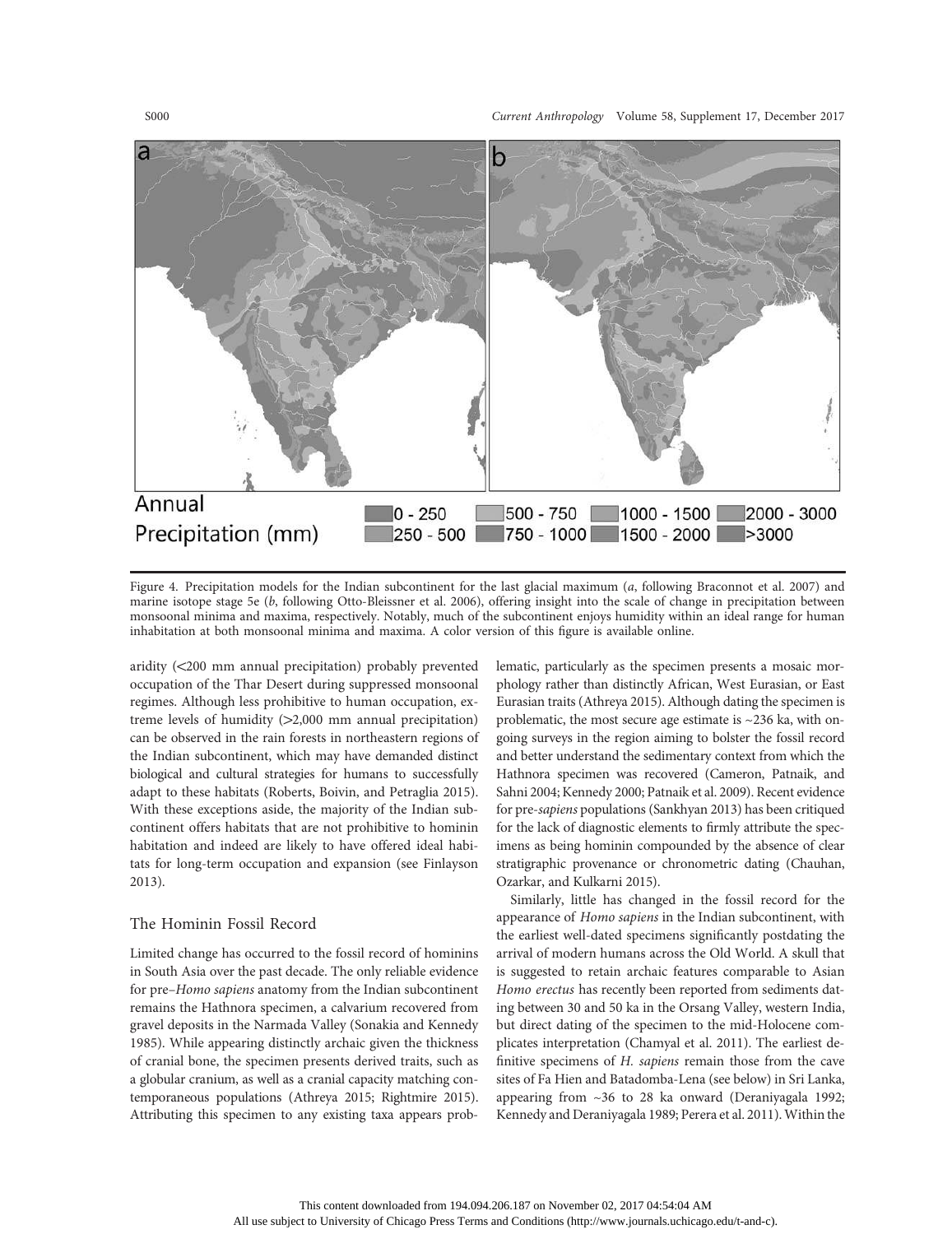past decade, four burned cranial vault fragments and a single tooth were recovered from a horizon dating to 12–20 ka at Jwalapuram 9, which are the oldest H. sapiens specimens from mainland South Asia at present (Clarkson et al. 2009). Other sites within and adjacent to South Asia, such as Bhimbetka (India), present modern human specimens with some archaic features (Athreya 2015). Interpreting the meaning of this morphological diversity is complicated by the absence of reliable ages or certain associations with cultural deposits (Athreya 2015).

#### The Archaeological Record

The Indian subcontinent has a long history of Paleolithic research leading to the identification of numerous Late Pleistocene archaeological sites (Misra 2001; Pal 2002; Raju and Venkatasubbaiah 2002). Here, we will use the terms Late Acheulean, Middle Paleolithic, and Late Paleolithic to describe the three main Middle and Late Pleistocene Paleolithic industries following James and Petraglia (2005). This broadly relates to the production of bifaces and limited flake tools (Late Acheulean), the use of hierarchically prepared cores to produce predetermined blanks for more diverse flake tools (Middle Paleolithic), and microlithic/microblade-based industries showing some variation, such as the presence of prepared cores (Late Paleolithic). In the past, significant continuity has been identified between these technological phases. However, the general lack of dated sites with controlled understanding of assemblage formation processes may have served to blur the boundaries between industries. Poor chronometric controls and limited associations between fossil specimens and material culture have hampered critical assessment of behavioral changes associated with the arrival of Homo sapiens in South Asia.

Significant advances have been made in understanding the chronology of the Late Pleistocene archaeological record of South Asia in the past decade. The overall number of sites dated before the review presented by James and Petraglia (2005) was not insubstantial. However, the majority of these were Late Paleolithic sites dated by traditional radiocarbon methods, which is limited to the past ~45 thousand years. As a result, discussion of the tempo of behavioral changes, such as from the Middle to Late Paleolithic, has been problematic. The application of luminescence methods within the past decade has been critical for shedding light on the chronology of Middle Paleolithic occupations of the Indian subcontinent as well as establishing the lower age bounds of Late Acheulean occupations. Figure 5 presents a compilation of chronometric age estimates associated with Late Paleolithic, Middle Paleolithic, and Late Acheulean artefact assemblages dating between 20 and 140 ka across South Asia. Below, we focus our review predominately on the results of the most recent programs of controlled excavations that have applied contemporary dating methods to present the most secure chronometric framework for cultural change in South Asia. However, it is worth noting

few major discrepancies occur between this group and the wider corpus of dated sites presented in figure 5.

#### The Final Late Acheulean (Up to 100 ka)

Owing to new chronometric dating, it is now evident that the Late Acheulean of the Indian subcontinent includes some of the youngest occurrences of these industries worldwide. Recent research in the Middle Son Valley, north-central India, has constrained the youngest Late Acheulean assemblages. Excavations at the site of Bamburi 1 revealed a 4 m deep section including poorly sorted gravels and cobbles relating to the lower member of the Sihawal Formation and pedogenised sandy silts from the upper member of the Sihawal formation (Haslam et al. 2011). The interface of these two sediment units is constrained by three statistically indistinguishable optically stimulated luminescence (OSL) dates of  $131 \pm 9$  ka (BAM3/2, Lower Member),  $125 \pm 13$  ka (BAM1/2), and  $131 \pm 10$  ka (BAM1/1, Upper Member; Haslam et al. 2011). The topmost deposits of the Lower Member yielded fresh examples of multiplatform and bifacially worked cores alongside a refined biface and are attributed to the Late Acheulean. Two dates from the Patpara Formation, which disconformably overlies the Sihawal Formation, of 137  $\pm$  10 ka (PAT4/1) and 140  $\pm$  11 ka (PAT3/2) are also associated with fresh Late Acheulean artefacts (Haslam et al. 2011). These dates correspond well with previous dating in the region, providing minimum ages for the Sihawal Formation to  $>90 \pm 20$  ka (B-1),  $>100$  ka (N-1), and  $>103.8 \pm 100$ 19.8 ka (Alpha 899; Pal et al. 2005; Williams and Clarke 1995; Williams et al. 2006). Critically, this research helps constrain the end of the Late Acheulean with maximum ages, whereas earlier studies on the youngest Late Acheulean in western and central India have only provided minimum ages (Ajithprasad 2005; Bednarik et al. 2005; Juyal et al. 2000).

#### Middle Paleolithic (96–34 ka)

Until recently, the time frame for the Middle Paleolithic was very poorly defined, based primarily on a small number of radiocarbon and uranium series dates that returned minimum ages. Preliminary studies at 16R Dune, in the Thar Desert in western India, indicated the presence of Middle Paleolithic technologies within contexts dating to  $\sim$ 109 ka (TL24) and ~130 ka (TL19; Misra and Rajaguru 1989; Raghaven, Rajaguru, and Misra 1989; Singhvi et al. 2010). However, subsequent technological analysis by Gaillard (1993) failed to identify any artefacts among these assemblages that could securely be attributed to either Middle Paleolithic or Late Acheulean technologies.

Excavations at the site of Katoati, on the eastern margin of the Thar Desert, have identified a number of Middle Paleolithic assemblages (Blinkhorn et al. 2013), which currently include the oldest excavated and dated examples of this industry in South Asia. The archaeological horizons comprise deposits from the edge of a braided channel overlain by a cap of sand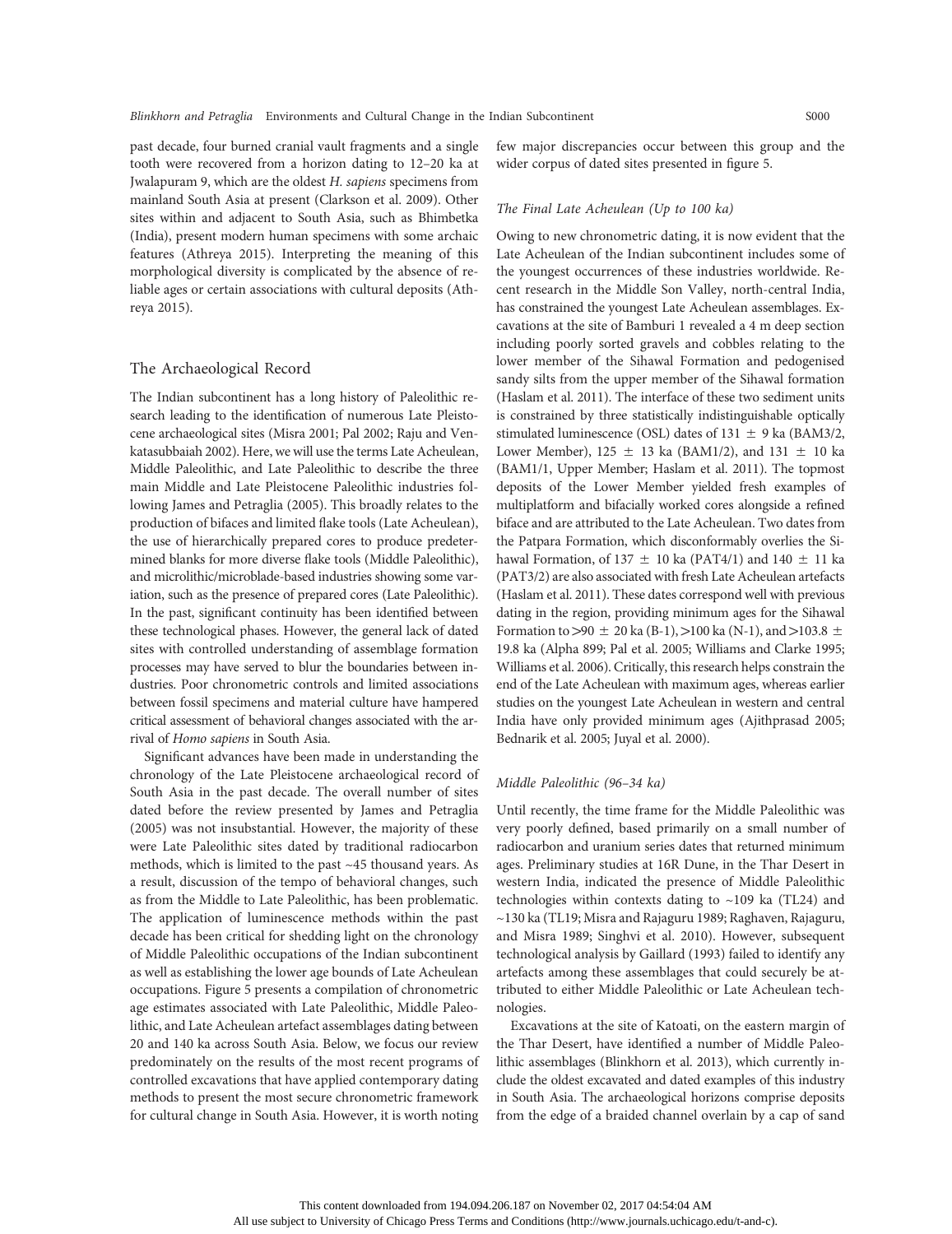

Figure 5. Age ranges for Late Pleistocene Paleolithic sites in South Asia where the central age estimate dates between 30 and 50 ka (a) and 50 and 140 ka (b). Arrows indicate minimum and maximum age estimates. Bars or arrows in black represent dated assemblages reported since 2007; bars or arrows in gray represent dated assemblages reported before 2007. Recent dating supports considerable chronological overlap between Middle and Late Paleolithic assemblages. The number of dated Middle Paleolithic assemblages has increased significantly in the past decade with the limited evidence for chronological overlap with Late Acheulean assemblages not supported by the most recent dating.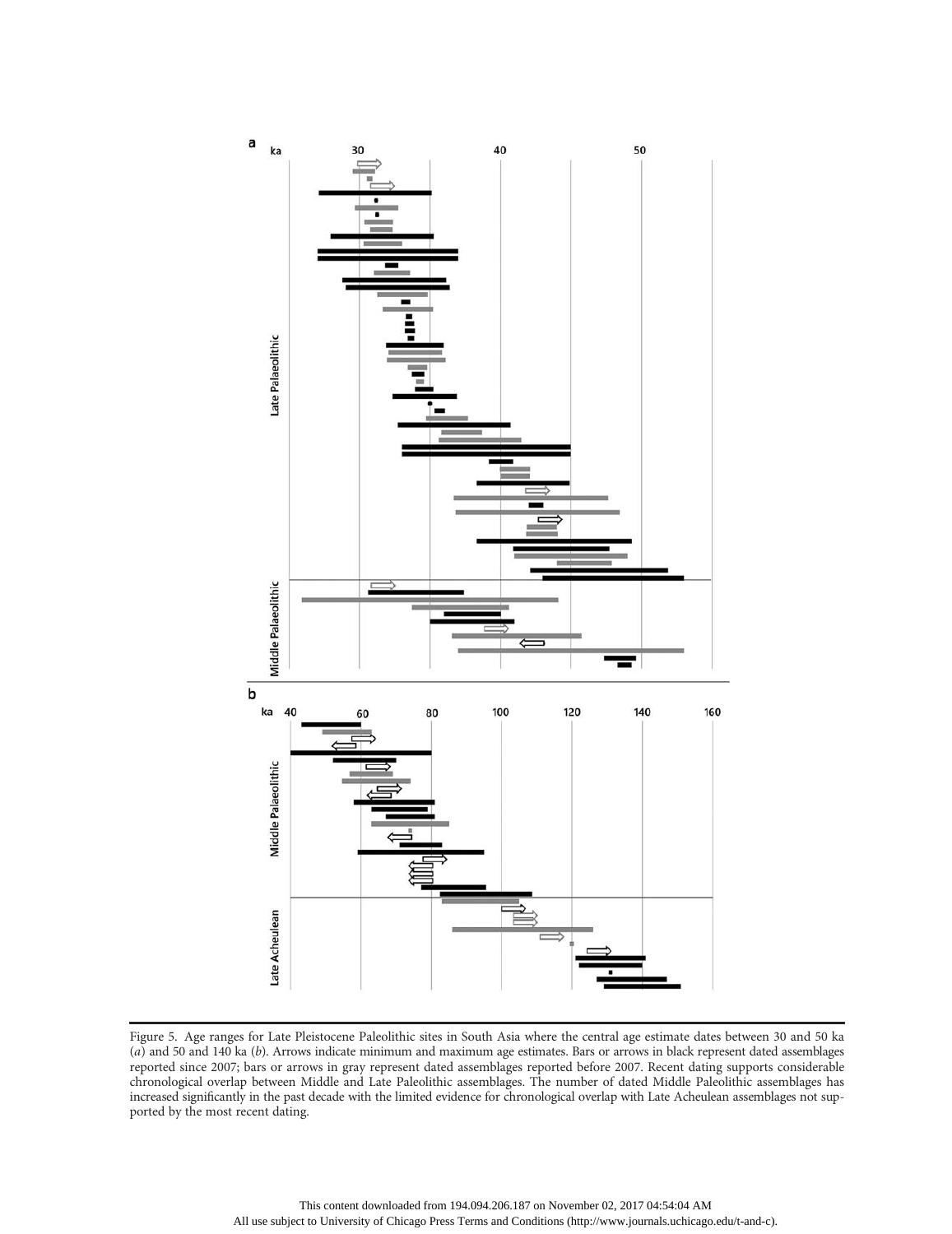dune deposits. Large proportions of the main assemblages dating to 95.6  $\pm$  13.1 ka (LD-1149), 96–77 ka, 77 ka (LD-1090), and ~60 ka—are composed of highly cortical simple cores and flakes. This probably represents a focus on primary reduction activities, exploiting the availability of cobbles made up of diverse materials associated with uplifted deposits from the Jayal Gravel ridge (Blinkhorn et al. 2017). Based on raw material types, only a single artefact can be identified as exotic to the site. Evidence for more formalized reduction strategies are evident in both the core and debitage assemblages, suggesting a focus on radial preparation of cores to remove large, broad flakes (Blinkhorn 2012). Similarly, a focus on point production is evident with the presence of prepared point cores analogous to Nubian core methods, Levallois and pseudo-Levallois points, and retouching of flakes to produce convergent margins or basal modification (including shoulders, basal thinning, and a tang) to assist hafting of pointed flakes (Blinkhorn, Achyuthan, and Ajithprasad 2015).

Turning to southern India, sites from the Jurreru Valley also document patterns of Middle Paleolithic technological behavior during MIS 5. The site of Jwalapuram Locality 22 contains a large number of lithic artefacts recovered from a paleosol constrained by overlying deposits of YTT (74 ka) and an underlying OSL date of ~85 ka (J22/5; Haslam et al. 2012). At Jwalapuram Locality 3, artefacts are found within a ~25 cm thick pebbly horizon constrained by an underlying OSL age of 77  $\pm$ 6 ka (JLP-380) and an overlying deposit of primary YTT ash (Petraglia et al. 2007). Middle Paleolithic technologies at these sites include recurrent Levallois and discoidal core reduction methods alongside less formal single and multiplatform cores, a range of point forms (including Levallois points and single instances of unifacial, bifacial, and tanged points), retouched tools (predominately notches and scrapers), and notable proportions of blades, burins, and microblades (Clarkson, Jones, and Harris 2012). Paleoenvironmental work across the Jurreru Valley has indicated significant variability at a landscape scale that was preserved by a blanket of primary YTT ashfall. Isotopic and phytolith evidence indicates mixed  $C_3$  and  $C_4$  foliage with varying proportions depending on topographic position within the landscape and association with identifiable depositional centers (Blinkhorn et al. 2012).

Evidence for Middle Paleolithic assemblages in Sri Lanka predates sand dunes deposited between 74 and 64 ka at Site 50 and appears in gravel deposits at Site 49, suggested to have been deposited in the early Upper Pleistocene (Deraniyagala 1992; Singhvi, Deraniyagala, and Sengupta1986). This finding is consistent with the appearance of Middle Paleolithic technology elsewhere in South Asia during MIS 5, but current descriptions of the technology do not enable comparative studies.

Besides Katoati, a number of sites in the Thar Desert preserve evidence of the Middle Paleolithic that postdate MIS 5. A new synthesis of the archaeological and chronometric evidence from 16R Dune suggests that a Middle Paleolithic occupation of the site is constrained by OSL dates of 80 ka (TL13) and 40 ka (TL11; Blinkhorn 2013). The artefact-bearing ho-

rizon is found overlying the top of a number of carbonate layers, which form as postdepositional features over millennial time scales that are also bracketed by the OSL dates. As a result, it is suggested that this Middle Paleolithic occupation may be more closely associated with the younger end of this time bracket (Blinkhorn 2013). In addition to these excavations, artefact collections from Shergarh Tri Junction in the Thar Desert are attributed post quem dates of 60 ka and 43 ka (Blinkhorn 2014). Among the smaller collection dating to !43 ka are numerous cores with bidirectional blade removals from both Levallois and non-Levallois cores.

A number of sites from the Jurerru Valley have yielded Middle Paleolithic assemblages postdating the eruption of Toba. Luminescence age estimates for artefact assemblages from JWP3/3b, 20, 21, and 23 span 55–34 ka and indicate some continuity of technological behavior but with certain aspects of earlier practices subject to greater emphasis (Petraglia et al. 2012). Most notable is the more limited role of prepared-core (Levallois; discoidal) methods and greater focus on single platform cores (Clarkson, Jones, and Harris 2012). Meanwhile, continuity in the proportions of retouched tool types such as scrapers, notches and burins, and blades and microblades is observed (Clarkson, Jones, and Harris 2012). In contrast to this continuity in the presence of certain behaviors, it is within the context of these Late Middle Paleolithic assemblages that bipolar technologies first appear.

A Middle Paleolithic site with a clear component of blade production embedded in prepared-core technologies is Patne (James 2011). In spite of a stratigraphic disconformity between Middle and Late Paleolithic horizons at the site and the presence of only a single radiocarbon age estimate obtained in the 1980s, Patne remains a key feature of debate for Late Pleistocene behavioral change as a rare example of a single sedimentary sequence preserving evidence for the use of both industries.

### Late Paleolithic (~45 ka Onward)

Despite evidence for the Late Pleistocene antiquity of microlithic industries in Sri Lanka (i.e., Batadomba-Lena, Fa Hien, Kitugala Beli-Lena; Deraniyagala 1992) and in India (i.e., Patne; Sali 1985,1989), the early age of these technologies has only recently been widely accepted, as previous analysts considered these small-tool assemblages to be Holocene in age (Misra 1989). Realization of their antiquity is a consequence of increasing numbers of older chronometric ages from new excavations and detailed attribute-based lithic analyses that show developmental trends through time.

Excavations at Mehtakheri, in the Narmada Valley, currently present the oldest lithic assemblage argued to represent the shift to Late Paleolithic technologies and dating to ~45 ka (Mishra, Chauhan, and Singhvi 2013). Abraded (and undescribed) Middle Paleolithic artefacts are known from lower deposits dating to MIS 4. An assemblage of 849 artefacts is derived from Unit 2 at the site and is dated by a number of OSL age estimates and an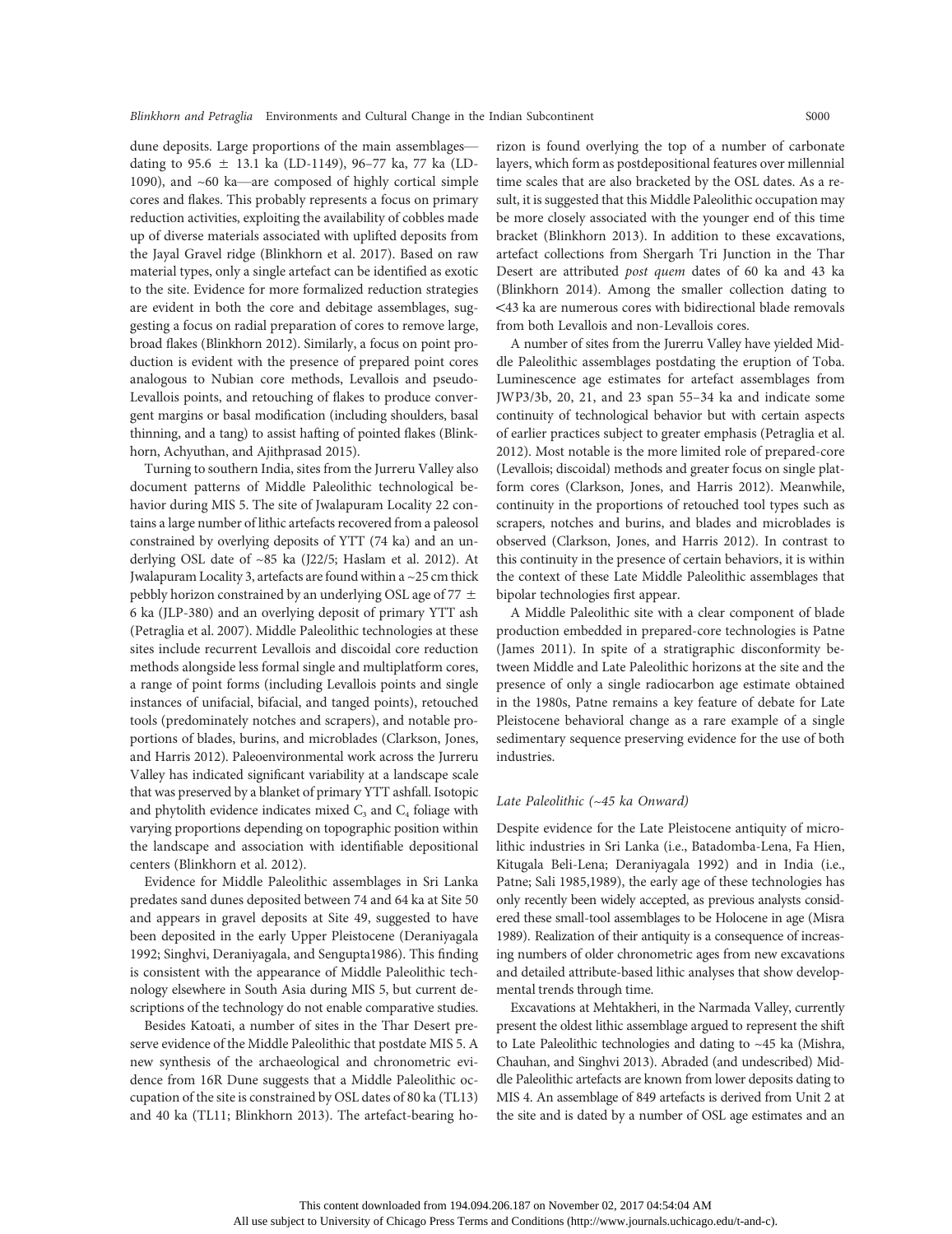infinite <sup>14</sup>C date, with the basal OSL date of 44.3  $\pm$  4.3 ka (MHK-09-10). Among these artefacts, two different reduction sequences are evident, one focusing on larger flake production from unidirectional or radial quartzite cores and the other centered on blade production from chalcedony and chert cores. The excavators identify the prominence of 10 microblade cores (mostly 20–30 mm), 50 complete blades, 100 broken blades, and two backed blades within the assemblage as key evidence to attribute the assemblage to the Late Paleolithic (Mishra, Chauhan, and Singhvi 2013). However, both the low density of diagnostic artefacts and limited published information regarding the dates, specifically the absence of dose rate distributions or report of aliquot sizes, complicate interpretations (see Groucutt et al. 2015b).

Recent surveys and excavations in West Bengal have identified the earliest Paleolithic sites in the eastern regions of South Asia within and eroding from pediment colluvium at the sites of Kana and Mahadeberra (Basak and Srivastava 2014). At Kana an assemblage attributed to the Late Paleolithic comprises seven blade cores (up to 60 mm in length) and 29 microblade cores (between 20 and 40 mm in length) along with microblade debitage and large flakes from 40 mm and upward of 60 mm and is dated by OSL to  $42 \pm 4$  ka (Kana-1.4 m). The larger buried Late Paleolithic assemblage at Mahadebbera ( $n = 111$ ) dates between 25  $\pm$  3 ka (Maha-0.69 m) and 34  $\pm$ 3 ka (Maha-2.03 m) and predominately focuses on microblade reduction and the production of retouched lunates, points, triangles, and backed blades.

An examination of the origins of Late Paleolithic technologies must, however, go beyond identification of the earliest microblade industries given the presence of blades and microblades in some late Middle Paleolithic assemblages. This is particularly pertinent in light of models for a gradual Middle to Late Paleolithic transition and questions over where to place the elongate-flake-focused assemblage from Riwat (Site 55) dating to ~45 ka (Dennell et al. 1992). Rather, there is a need to illuminate change across the breadth of technological behavior through time. Such detailed studies are available from Sri Lanka, the Jurreru Valley, and Patne.

In Sri Lanka, a number of new studies have been conducted within the past decade concerning the three key sites of Batadomba-Lena, Fa Hien, and Kitugala Beli-Lena. Roberts and colleagues (Roberts, Boivin, and Petraglia 2015) have undertaken a fresh assessment of the dating of these sites, conducting Bayesian modeling to help constrain the upper age ranges for occupation of the site. At Fa Hien, bulk sampling for radiocarbon dating in the oldest horizons results in an age bracket of 38.5–35 ka. Yielding human fossils as well as geometric microliths, beads, and bone tools, these horizons provide a critical benchmark for both the certain appearance of H. sapiens in the Indian subcontinent as well as a range of other "modern" behaviors. A conservative age estimate is presented by Roberts and colleagues (Roberts, Boivin, and Petraglia 2015) for the oldest horizons at Batadomba-Lena, a Bayesian modeling framework, offers a wide age bracket of 35–28 ka. At Ki-

#### S000 Current Anthropology Volume 58, Supplement 17, December 2017

tugala Beli-Lena, an age bracket of 31–26 ka is presented for the appearance of microlithic technologies (Roberts, Boivin, and Petraglia 2015). From the LGM onward, dating of these sites becomes significantly more refined, with long-term occupations at Batadomba-Lena and Kitugala Beli-Lena extending into the Holocene.

Lewis and colleagues (Lewis, Perera, and Petraglia 2014) have undertaken a technological assessment of a sample of lithic assemblages from the oldest Late Paleolithic horizons at Batadomba-Lena. Previous researchers have commented on the scarcity of retouched microlithic artefacts within these horizons, noting the large volumes of flakes and flaking debris. Lewis and colleagues (Lewis, Perera, and Petraglia 2014) have demonstrated that the inhabitants of the site were using flake blanks for retouching into typologically distinguishable microlithic forms. This marks a notable difference from contemporaneous sites in India where microblade reduction strategies provide blanks for retouched microlithic artefacts.

The excavations at Jwalapuram 9, a rock-shelter in the Jurreru Valley, have played a key role within the last decade for firmly establishing the Late Pleistocene antiquity of microlithic assemblages in mainland South Asia (Clarkson et al. 2009; Clarkson, Jones, and Harris 2012; Petraglia et al. 2009). The earliest Late Paleolithic horizon at Jwalapuram 9 ( $>$ 29.4  $\pm$  0.19 ka BP [shell aragonite, bivalve; OxA-14829]; > 34.3–33.4 ka Cal BP) indicates the presence of a comparable proportion of notches and scrapers to the youngest Middle Paleolithic sites in the Jurreru Valley but a much larger proportion of microblades than previously present. A gradual decline in the proportion of scrapers and notches is evident in younger Late Paleolithic levels, in which microblade cores and backed artefacts become prominent features of lithic technology (Clarkson, Jones, and Harris 2012). Varying proportions of single and multiplatform cores, blades, burins, and bipolar flakes are also present, typically at lower proportion than in young Middle Paleolithic horizons (Clarkson, Jones, and Harris 2012). Alongside the rich record of lithic technology and long-term occupation history from >34 ka into the Holocene, the rich material culture at the site beyond lithic technology includes the production of nonlithic tools, stone beads, and human remains (Clarkson et al. 2009).

At Patne, a younger Late ("Upper") Paleolithic horizon (IIIA) was dated to  $24.27 \pm 0.195$  ka BP (ostrich eggshell; GRN7200) through 14C dating of an engraved fragment of ostrich eggshell underlying two further young Late Paleolithic levels and overlying five early Late Paleolithic and a single Middle Paleolithic horizon (Sali 1989). Sali (1985, 1989) identified a gradual decline in average size from ~45 mm to 30 mm and a broad decrease in prevalence through time of burins, borers, scrapers, and retouched points. Prepared cores are present alongside blade cores only in the Middle Paleolithic and the two oldest Late Paleolithic horizons, whereas less formal flake cores are only present in the overlying four Late Paleolithic horizons. Retouched blades, including burinated and backed blades, first appear in the Late Paleolithic, whereas classic microlithic forms only appear in the younger Late Paleolithic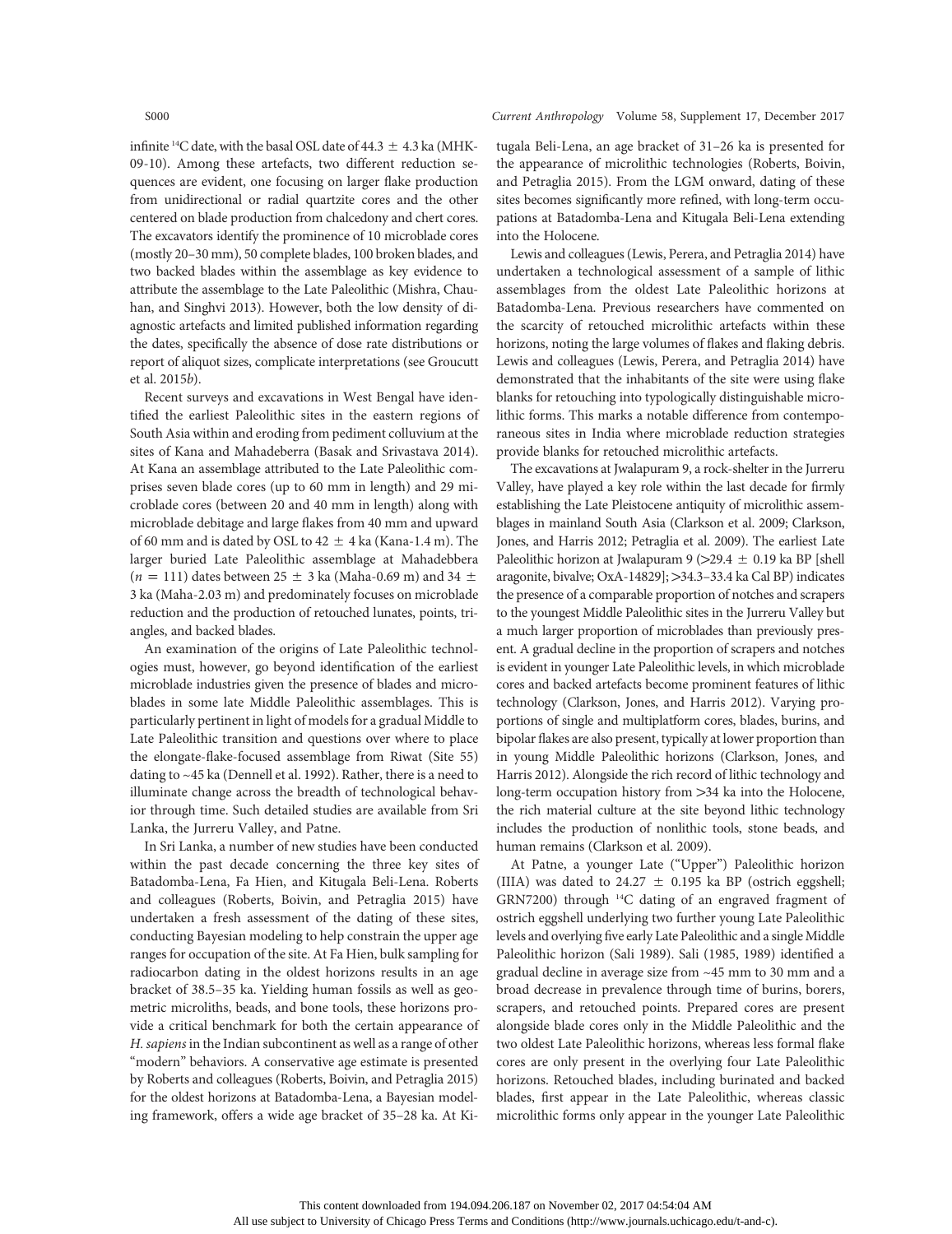horizons. Statistical analyses as part of an attribute-based study of a sample of these assemblages further corroborates these results (James 2011). Pairwise analyses between adjacent horizons within the stratigraphic sequence failed to identify significant differences in lithic technology, supporting gradual change between horizons. Only at a groupwise level were significant differences identified: between the Middle Paleolithic horizon and the youngest Late Paleolithic level.

In addition to these well-studied sites, the western area of the subcontinent offers further evidence for Late Paleolithic occupations. The earliest microlithic artefacts identified in the region date to 21  $\pm$  3 ka (LD-1099) near Katoati (Blinkhorn 2012; Blinkhorn, Achyuthan, and Petraglia 2015). Assemblages at Buddha Pushkar, which appear to date to less than 27  $\pm$ 2.6 ka (PSH 92/3; Singhvi et al. 1994), offer further evidence for a gradual decrease in the size of blade and microblades through time (Allchin, Goudie, and Hegde 1978). Further evidence for the continued presence of a range of prepared-core technologies and retouched tool types known from regional Middle Paleolithic industries within Late Paleolithic assemblages is observed at Buddha Pushkar. The large number of Late Paleolithic assemblages dating to  $>20$  ka (fig. 5) typically contain artefact inventories that considerably overlap with those reported above (James 2011). However, integrating them further into contemporary analyses is problematic because of frequent mixing of surface and buried artefacts, unsystematic sampling methods, and variable use of terminology over the extended time frame in which these sites have been originally recorded.

#### Discussion

#### The Late Acheulean to Middle Paleolithic Transition

Evidence from the Middle Son Valley dating between  $~140$ and 125 ka suggests that Late Acheulean populations survived any climatic downturns toward the end of MIS 6 (fig. 3). Sites found elsewhere in central and western India may indicate that Late Acheulean populations were still present during MIS 5, up to ~100 ka. However, such an assertion rests on minimum age ranges and requires further examination to support fully. The earliest currently known Middle Paleolithic horizon at Katoati, dating to ~96 ka, follows this latter time frame closely, but by the end of MIS 5 (and close to the error range of the lowestdated level at Katoati), Middle Paleolithic occupations are known from numerous sites across South Asia. From this early appearance, Middle Paleolithic technologies combine preparedcore technologies (including varied Levallois schemes of reduction) with a diversified retouched flake tool kit, including unifacial and bifacial points and multiple forms of basal modifications (e.g., tangs, shoulders). This major change in South Asian technological behavior, from Late Acheulean to Middle Paleolithic technologies, appears to occur during MIS 5, significantly later than in other Old World regions (Adler et al. 2014; Kuhn 2013; Malinsky-Buller 2016; Porat et al. 2010; Tryon and McBrearty 2002; van Peer et al. 2003; White and Ashton 2004). Currently, the scarcity of archaeological assemblages with clear chronological control within MIS 5 makes any assessment of change during this phase difficult and an important target for future research.

In the absence of chronometric dating and often through the analysis of surface sites, many researchers have suggested substantial continuity from Late Acheulean to Middle Paleolithic industries. The apparent refinement of bifacial technologies throughout Late Acheulean assemblages and the continued appearance of diminutive bifaces within Middle Paleolithic assemblages, including at 16R Dune between 40 and 80 ka, has been suggested to illustrate transition between these two industries (e.g., Ajithprasad 2005). Continued use of bifacial technologies within Middle Paleolithic (and other) industries is, however, widespread in the Old World (e.g., Ruebens 2014; Tryon and Faith 2013). As a result, this continuity alone offers only limited insight into the nature of technological change, and a broader evaluation of how bifacial flaking approaches were used in different assemblages is clearly warranted. More recently, Mishra and colleagues (Mishra, Chauhan, and Singhvi 2013) assert continuity between Late Acheulean and Middle Paleolithic industries in South Asia on the absence of projectile or blade technologies in the latter. However, the presence of blade technologies among Middle Paleolithic industries is well established in South Asia (e.g., Misra 1982) and recently affirmed through dated studies (e.g., Blinkhorn 2014; Clarkson, Jones, and Harris 2012; Sali et al. 1989). Similarly, evaluation of Middle Paleolithic point technologies indicates that their use as projectiles cannot simply be ruled out (Costa 2012), especially considering the diverse forms of point technology within Middle Paleolithic sites (Blinkhorn, Achyuthan, and Ajithprasad 2015).

A more nuanced assessment of technological changes from Late Acheulean to Middle Paleolithic technologies has been undertaken by Shipton and colleagues (2013). In the Middle Son Valley, the dated Late Acheulean assemblage from Patpara and an undated Middle Paleolithic assemblage in the immediately overlying sediment unit were compared. In the final stages of Late Acheulean biface reduction, Shipton and colleagues (2013) identify their use as cores at the end of their use life with the raising of the plane of intersection between the two bifacial surfaces in order to strike invasive flakes from one surface. This hierarchical organization of flaking surfaces is argued to mark a clear step toward a critical concept underlying Levallois core technology, a major hallmark of the Middle Paleolithic. Within overlying Middle Paleolithic assemblages, greater levels of hierarchical organization of behavior and a recursive approach to blank production are widely apparent in the dominance of recurrent Levallois reduction strategies (Shipton et al. 2013). An alternate aspect of Levallois reduction is argued to be apparent in biface production in Late Acheulean levels at Bhimbetka, potentially dating to ~100 ka (Shipton 2016). Here, the ability to successfully strike large, end-struck flakes through the control of a shallow, symmetrical flaking surface for use as biface blanks is compared with the preparation and striking of Levallois flaking faces. Shipton (2016) postulates that this could indicate alternate routes for local innovation of key Middle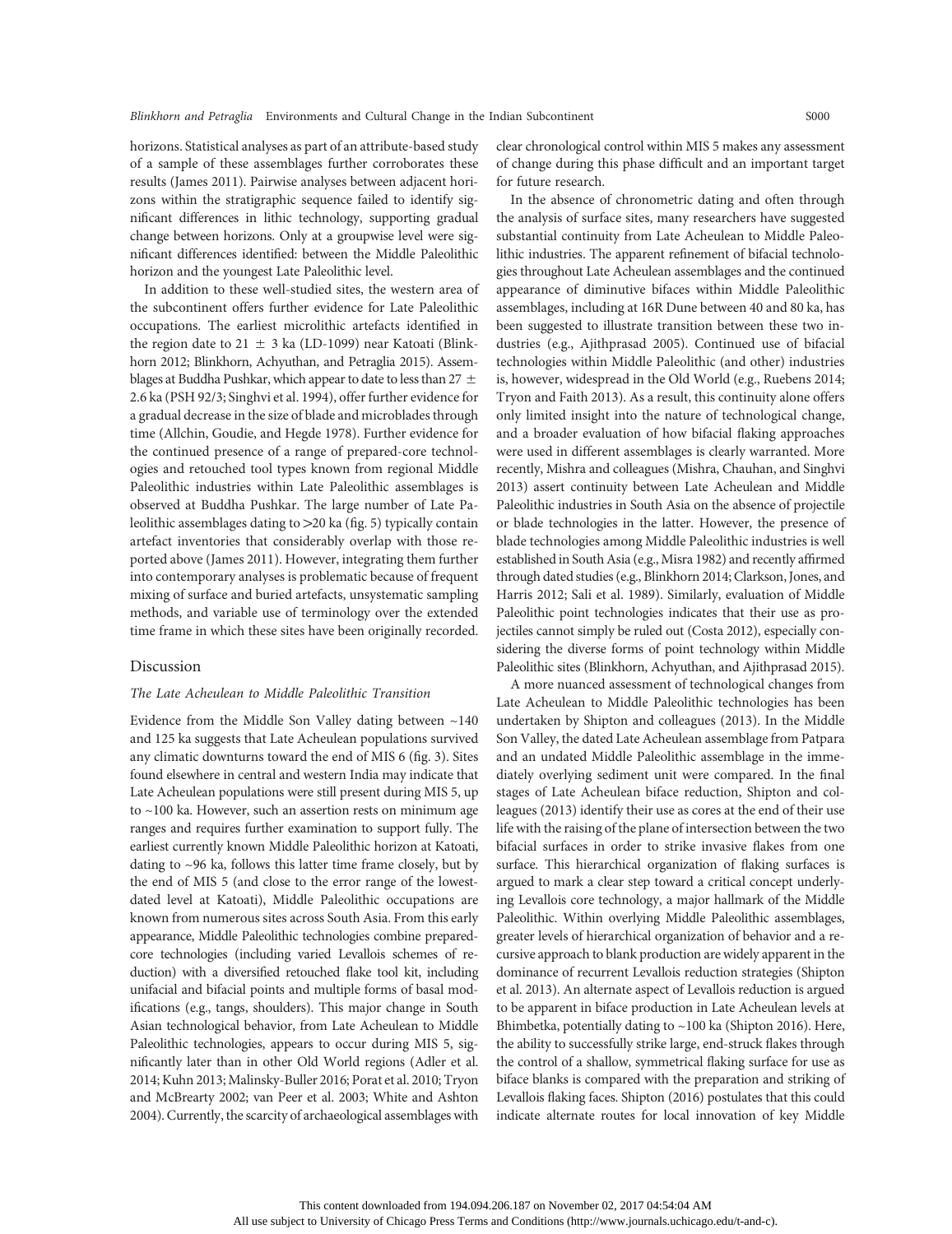#### S000 Current Anthropology Volume 58, Supplement 17, December 2017

Paleolithic technologies in different locations within South Asia. However, the examples from the Bhimbetka and the Middle Son Valley occur at the beginning and end of reduction sequences, respectively, and may form part of a wider technological approach. Critically, these studies illustrate that aspects of more complex, hierarchical, and recursive technological behavior were emerging in the youngest Late Acheulean industries within South Asia. As a result, a local transition from Late Acheulean to Middle Paleolithic clearly remains possible but demands more detailed evidence from MIS 5 to evaluate further.

#### The Middle to Late Paleolithic Transition

Debates surrounding the effect of the eruption of Toba 74 ka, the climatic effect of MIS 4 (as apparent in highly suppressed monsoonal intensity in fig. 3), and the dispersal of modern humans have led some researchers to question whether there is continuity between Middle Paleolithic industries from MIS 5 to MIS 3 (Ambrose 1998; Mellars et al. 2013). Research both in the Jurreru Valley and Thar Desert offer no indication of any stepwise change in technology within Middle Paleolithic industries but rather a gradual change in behavior. This is most apparent in the diversification of Middle Paleolithic core reduction practices from the onset of MIS 3, including the appearance of blade and bipolar technologies as targeted reduction strategies and a decrease in artefact size. It therefore appears that South Asian Middle Paleolithic technologies are not static but share the piecemeal appearance of new features that are also observed elsewhere.

The identification of significant change in lithic technology associated with the Late Pleistocene is focused most heavily on microlithic technology, reliance on blade production, and the use of backing as a retouch strategy. Although argued to mark a clear break from earlier technologies (Mishra, Chauhan, and Singhvi 2013), this is not borne out by evidence from Patne or the Jurreru Valley. These sites indicate bipolar techniques first appear embedded in Middle Paleolithic reduction strategies, decreasing blade sizes appear to transcend the Middle to Late Paleolithic transition, and backing only becomes apparent once blade reduction has become the dominant core technique. Further continuities from the Middle Paleolithic can be observed in the retouch tool kits associated with early Late Paleolithic assemblages and the continued use of alternate flake reduction strategies. This is apparent in isolated assemblages such as Mehtakheri and Kana as well as better-resolved sequences at Patne and the Jurreru Valley. Indeed, casting the appearance of Late Paleolithic technology as a revolutionary change has served to downplay the importance of variability within Late Paleolithic assemblages, which recent studies are starting to shed light on (e.g., Lewis 2015; Lewis, Perera, and Petraglia 2014).

Beyond lithic technology, however, a stark difference between Middle and Late Paleolithic is apparent in the diversity of material culture found in the latter phase. The appearance of nonlithic tools, such as antler and bone points; the production of beads and engravings on both stone and other materials, including ostrich eggshell; the use of ochre; and the presence of burials remain solely associated with Late Paleolithic assemblages. In the past, such forms of material culture were argued to be the result of uniquely modern human patterns of cognition (e.g., Klein 1995; Misra 2001). However, the appearance of such behavior among modern human populations occurred in a piecemeal fashion (e.g., James and Petraglia 2005; McBrearty and Brooks 2000), and there is now clear evidence that other human populations, such as Neanderthals, might have engaged in similar behavior (e.g., Finlayson et al. 2012). As a result, this change in material culture in South Asia may not simply relate to the arrival of a new population, and there are more complex factors potentially driving their emergence (e.g., Petraglia et al. 2009).

Currently, the earliest evidence for Late Paleolithic industries in South Asia occurs ~45 ka, whereas the youngest securely dated Middle Paleolithic industries continue until 34 ka (fig. 5). In addition to this significant temporal overlap between technologies, substantial spatial heterogeneity can be observed in the transition from Middle to Late Paleolithic industries across South Asia (fig. 6). No single epicenter from which Late Paleolithic technologies radiate can readily be identified. This complex pattern of behavior appears to occur in the context of strong but fluctuating monsoonal activity during mid-MIS 3 (fig. 3). By the end of MIS 3, Middle Paleolithic technologies appear to have mostly been replaced across South Asia.

#### Explaining Cultural Developments in the Indian Subcontinent

This review of contemporary evidence for technological change during the Late Pleistocene in South Asia indicates that (1) although a gradual evolution from Late Acheulean to Middle Paleolithic technologies is plausible, it is not currently well supported by the archaeological record, and (2) the transition from Middle to Late Paleolithic lithic industries is spatially and temporally varied and best characterized by gradual change with piecemeal additions of new technological approaches rather than a revolution in behavior. Unlike in the twentieth century, such apparent continuity cannot be resolved by suggesting longterm population continuity in the face of overwhelming evidence for the dispersal of modern humans. Meanwhile, no single behavior or checklist of behavioral traits appears both universal and unique among modern humans, making it difficult to securely identify the arrival of modern humans in South Asia. Explaining the patterns identified in the Late Pleistocene cultural record must accommodate both how gradual change in behavior may have occurred in the region and the dispersal of modern humans into South Asia.

Petraglia and colleagues (2009) argued that the combination of significant increases in population size in circumscribed regions, as apparent in the Jurreru Valley, and deteriorating climatic conditions during MIS 3 provided circumstances in which innovations led to the gradual replacement of Middle Paleolithic by Late Paleolithic technologies. Over the past decade there has been considerable interest in the influence of demography on innovation in Paleolithic societies. A number of recent studies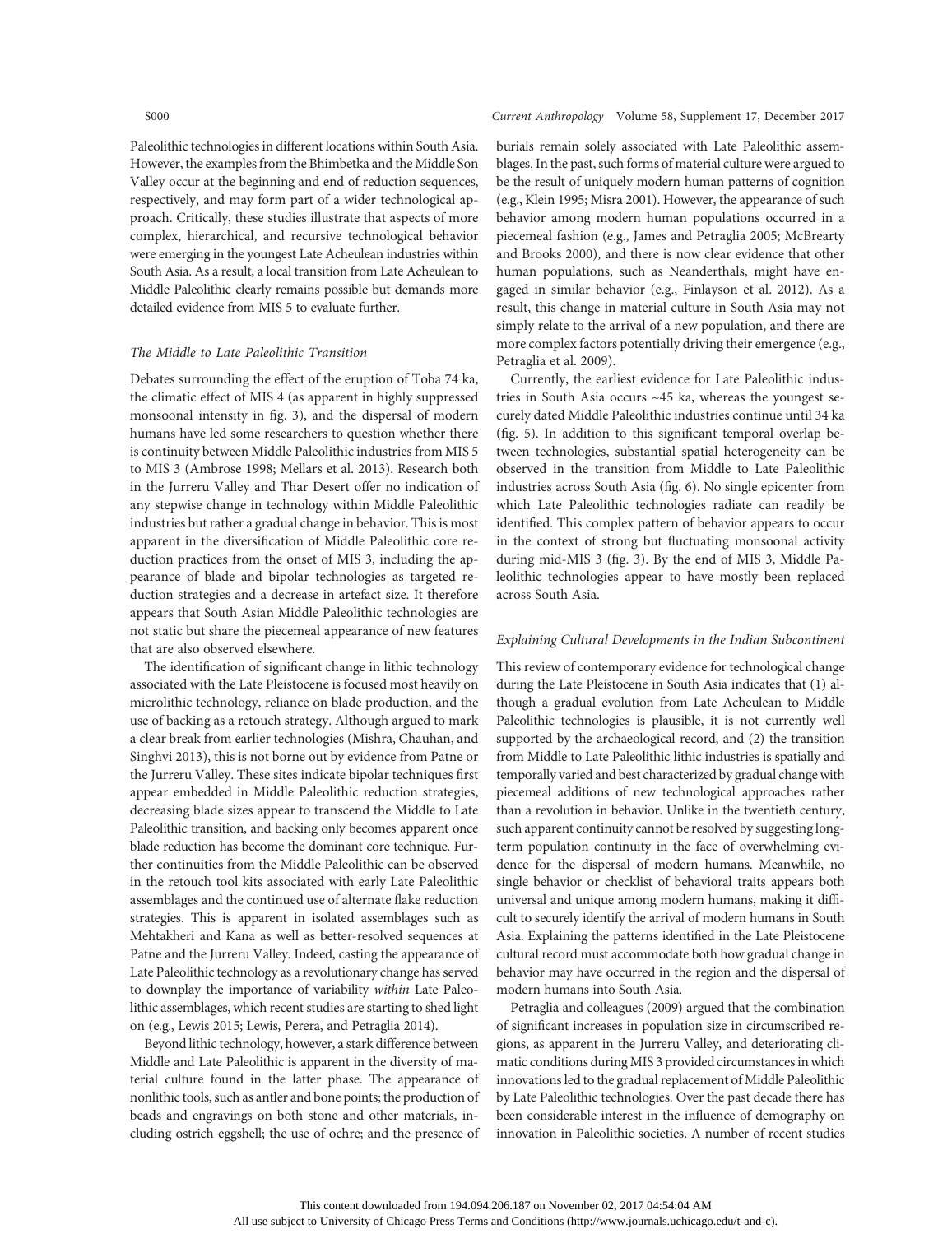Blinkhorn and Petraglia Environments and Cultural Change in the Indian Subcontinent S000



Figure 6. Map illustrating the changing quantity and distribution of dated Late Pleistocene sites in the Indian subcontinent from 50 to 140 ka  $(a)$  and 30 to 50 ka  $(b)$ . A color version of this figure is available online.

now indicate that, rather than gross population size, it is population density and mobility strategies and their use to mitigate environmental/subsistence risk that may preserve and promote adaptive innovations (Collard, Buchanan, and O'Brien 2013; Grove 2015; Vaesen et al. 2016). The spatially, temporally, and technologically heterogeneous transition from Middle to Late Paleolithic technologies in South Asia could therefore result from discrete populations reaching critical thresholds of subsistence risk in different ecological settings.

Similar arguments have been made elsewhere, suggesting that the emergence of Middle Paleolithic technologies from Late Acheulean traditions resulted from the interplay between environmental and demographic factors (e.g., Adler et al. 2014). An increase in the amplitude and frequency of orbitally driven climate change from ~500 ka has been argued to have presented an important selective force for greater behavioral plasticity among Acheulean hominins (Potts 1998). This time frame also corresponds to a significant change in hominin life history clearly embodied in increased cranial capacities (Rightmire 2015) that may have enabled or been enabled by new forms of social relations (e.g., Foley and Gamble 2009). Regional differences in the expression of orbital climate change may explain the late persistence of Late Acheulean populations in South Asia. For

instance, the tempo of changes related to monsoonal intensity, the particular mosaic of habitats the region sustains, or the nature of population structures they enable could have buffered subsistence stresses, offsetting the need for innovation. However, what changes may have occurred that led to a local innovation of Middle Paleolithic technology remains obscured.

Significant changes in the hominin demography of Asia are coincident with the transition from Late Acheulean to Middle Paleolithic technologies in the Indian subcontinent. Resolving between the fossil and genetic records of Asian hominins is complicated by a small number of fossils yielding Denisovan aDNA from North Asia and the diversity of South and East Asia fossil hominins that lack suitable aDNA preservation. This is particularly pertinent as mixed morphologies resulting from interbreeding have become a reality (Ackermann, Mackay, and Arnold 2015). Direct or indirect changes to the wider demography of Asia, such as through population or cultural diffusion, may have promoted conditions in which premodern human populations in South Asia locally developed Middle Paleolithic technologies.

Combined evidence from the fossil and archaeological record clearly illustrates that Homo sapiens were responsible for the production of Late Paleolithic industries in South Asia. For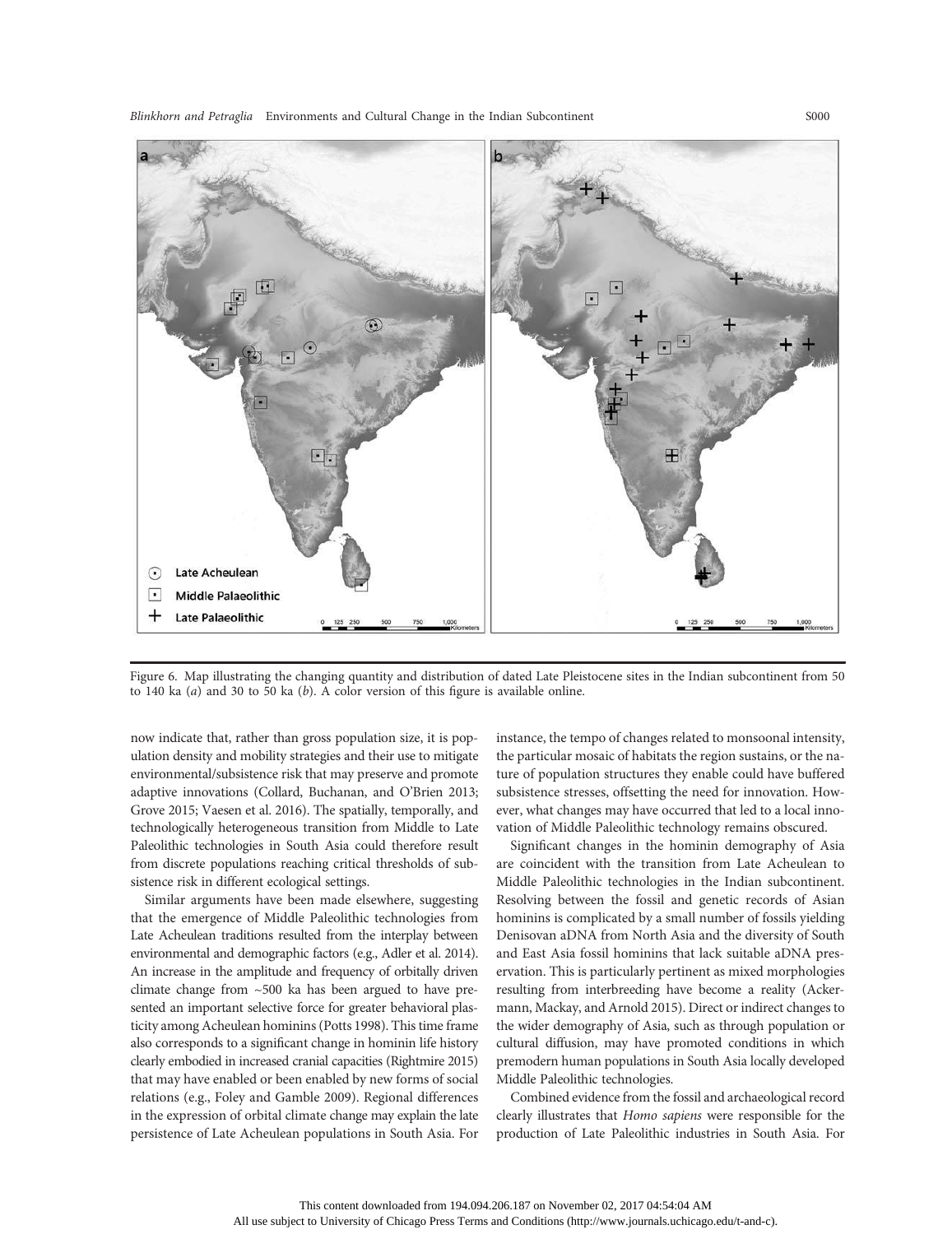some researchers, this co-occurrence clearly indicates the earliest arrival of modern humans within South Asia supported by uniparental genetic studies of contemporary populations (Mellars et al. 2013; Mishra, Chauhan, and Singhvi 2013). Typological comparisons between material culture in southern Africa and South Asia have been suggested to indicate direct cultural inheritance between these regions as a proxy for human dispersals (Mellars 2006; Mellars et al. 2013). However, neither direct technological comparisons of lithic technologies (Lewis et al. 2015) nor wider interregional syntheses (Groucutt et al. 2015a, 2015b) support any form of cultural inheritance from MSA Howiesons Poort technologies in southern Africa or East African Later Stone Age industries with Late Paleolithic technologies in South Asia (contra Mellars 2006; Mellars et al. 2013). A variant of such models advanced by Mishra and colleagues (Mishra, Chauhan, and Singhvi 2013) suggests that earlier human expansions may have colonized other regions in Asia but that modern human populations were unable to outcompete South Asian archaic populations. While both populations used Middle Paleolithic technologies, it is argued that the resilience of South Asian archaics is due to existing adaptations to the region's ecology. Only armed with Late Paleolithic technologies were modern humans able to successfully supplant extant South Asian populations. This model is unable to explain apparent gradual changes in Middle Paleolithic industries in which key Late Paleolithic technological approaches first become manifest. Nor is this model consistent with the heterogeneous appearance of Late Paleolithic technologies within South Asia across time and space.

Population dispersals associated with Middle Paleolithic technologies were first mooted to explain the spread of Levallois technologies across the Old World (Lahr and Foley 1994). The dispersal of modern humans using Middle Paleolithic technologies is well attested to by the Levantine record with the presence of H. sapiens during MIS 5 evident at Skhul and Qafzeh (Mercier et al 1993; Grun et al. 2005). The expanding Middle Paleolithic record of Arabia during this time frame is also thought to document expansions of modern humans based on the appearance of technologies with direct antecedents in North and East Africa, such as at Jebel Faya (Armitage et al. 2011). Environmental approaches highlight the more northerly position of the ITCZ during interglacial conditions in MIS 5 resulting in significantly enhanced precipitation in the desert belt that may have enabled modern human dispersal at this time (Boivin et al. 2013; Groucutt and Blinkhorn 2013). Comparative studies have indicated significant similarities between South Asian Middle Paleolithic technologies and those attributed to H. sapiens in Africa and the Levant, leading to arguments for modern human dispersals into South Asia during MIS 5 (Clarkson, Jones, and Harris 2012; Petraglia et al. 2007). Critically, these analyses indicate no continuity between South Asian Late Paleolithic and those industries found to the west of the region.

While the appearance of modern humans in the Levant is coincident with the last securely dated Late Acheulean sites in South Asia, the appearance of Middle Paleolithic industries

#### S000 Current Anthropology Volume 58, Supplement 17, December 2017

during MIS 5a now coincides with dated evidence for modern humans in East Asia, best known from Fuyan Cave (Liu et al. 2015). Similarly, the sole use of Middle Paleolithic technologies in South Asia overlaps with the appearance of modern humans in South East Asia (Mijares et al. 2010) and Australia (Clarkson et al. 2015; O'Connell and Allen 2015). The association between modern humans and Middle Paleolithic technologies cannot be verified without the enrichment of the South Asian fossil record. However, current fossil evidence from adjacent regions, environmental studies, and interregional technological comparisons point toward the early dispersal of modern humans into South Asia with Middle Paleolithic industries.

#### Conclusion

The results of interdisciplinary research in South Asia within the past decade have had a transformative effect on the archaeological record, enabling us to approach new questions regarding the timing and nature of major changes in hominin behavior and the dispersal of modern humans into the region. Increased chronological resolution has illuminated a spatially, temporally, and technologically heterogeneous transition from Middle to Late Paleolithic technologies. While the time frame for the Late Acheulean to Middle Paleolithic transition is not sufficiently resolved in the same level of detail, it now appears to occur at a time of demographic upheaval across South Asia. Converging lines of evidence both from South Asia and beyond point to the appearance of Middle Paleolithic technologies coinciding with the expansions of modern humans. In the absence of fossil discoveries that can decisively resolve current debate, formulating questions that can be resolved by investigating South Asia's rich Paleolithic heritage is important. Combining investigations into technological diversification, ecological adaptation, and population structure in South Asia opens up the possibility of understanding what factors promote creativity and innovation among Late Pleistocene populations and comparing how this is expressed at an interregional level.

#### Acknowledgments

Our thanks go to all participants of the "Human Colonization of Asia in the Late Pleistocene" symposium for an illuminating and highly enjoyable meeting in Sintra and particularly Leslie Aiello, Laurie Obbink, and the co-organizers Christopher Bae and Katerina Douka. We are especially grateful to our South Asian collaborators as well as the international researchers with whom we have worked on projects within the Indian subcontinent and for the countless discussions with our colleagues that provide the background to the synthesis we have presented. Our manuscript was improved following comments from two anonymous reviewers.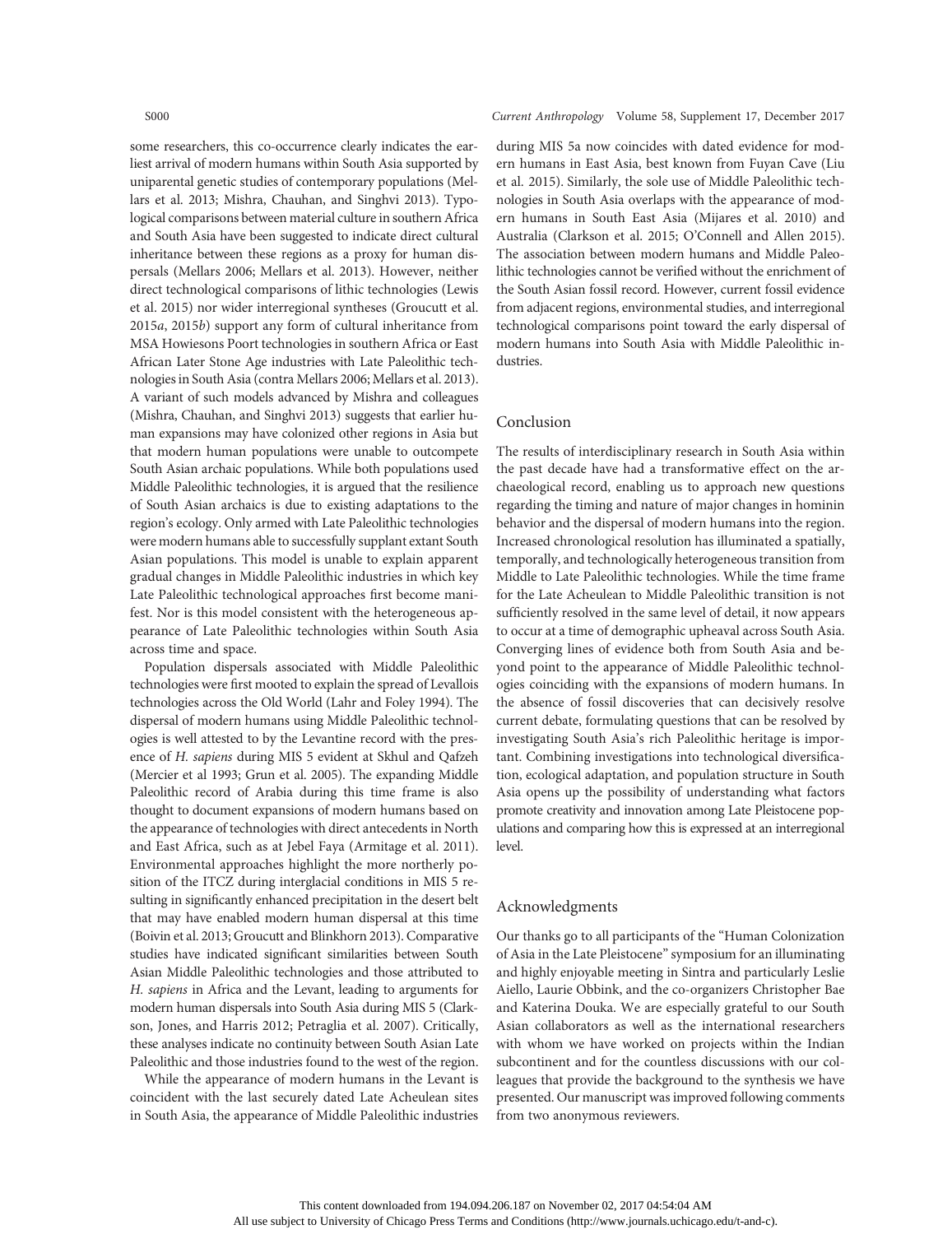Blinkhorn and Petraglia Environments and Cultural Change in the Indian Subcontinent S000

#### References Cited

- Ackermann, R. R., A. Mackay, and M. L. Arnold. 2015. The hybrid origin of "modern" humans. Evolutionary Biology 43:1–11.
- Adler, D. S., K. N. Wilkinson, S. Blockley, D. F. Mark, R. Pinhasi, B. A. Schmidt-Magee, S. Nahapetyan, et al. 2014. Early Levallois technology and the Lower to Middle Paleolithic Transition in the southern Caucasus. [Sci](http://www.journals.uchicago.edu/action/showLinks?doi=10.1086%2F693462&crossref=10.1126%2Fscience.1256484&citationId=p_2)[ence](http://www.journals.uchicago.edu/action/showLinks?doi=10.1086%2F693462&crossref=10.1126%2Fscience.1256484&citationId=p_2) 345:1609–1613.
- Agrawal, D. P., and A Ghosh. 1973. Radiocarbon and Indian archaeology. Bombay: Tata Institute.
- Ajithprasad, P. 2005. Early Middle Paleolithic: a transition phase between the Upper Acheulian and Middle Paleolithic cultures in the Orsang Valley, Gujarat. Man and Environment 30:1–11.
- Allchin, B., A. Goudie, and K. Hegde. 1978. Prehistory and paleogeography of the Great Indian Desert. London: Academic Press.
- Ambrose, S. H. 1998. Late Pleistocene human population bottlenecks, vol-canic winter, and differentiation of modern humans. [Journal of Human](http://www.journals.uchicago.edu/action/showLinks?doi=10.1086%2F693462&crossref=10.1006%2Fjhev.1998.0219&citationId=p_6) [Evolution](http://www.journals.uchicago.edu/action/showLinks?doi=10.1086%2F693462&crossref=10.1006%2Fjhev.1998.0219&citationId=p_6) 34:623–651.
- Armitage, S. J., S. A. Jasim, A. E. Marks, A. G. Parker, V. I. Usik, and H.-P. Uerpmann. 2011. The southern route "out of Africa": evidence for an early expansion of modern humans into Arabia. [Science](http://www.journals.uchicago.edu/action/showLinks?doi=10.1086%2F693462&crossref=10.1126%2Fscience.1199113&citationId=p_7) 331:453–456.
- Athreya, S. 2015. Modern human emergence in South Asia: a review of the fossil and genetic evidence. In Emergence and diversity of modern human behavior in Paleolithic Asia. Yousuke Kaifu, Masami Izuho, Ted Goebel, Hiroyuki Sato, and Akira Ono, eds. Pp. 61–79. College Station: Texas A&M University Press.
- Barker, G., H. Barton, M. Bird, P. Daly, I. Datan, A. Dykes, L. Farr, et al. 2007. The "human revolution" in lowland tropical Southeast Asia: the antiquity and behavior of anatomically modern humans at Niah Cave (Sarawak, Borneo). [Journal of Human Evolution](http://www.journals.uchicago.edu/action/showLinks?doi=10.1086%2F693462&crossref=10.1016%2Fj.jhevol.2006.08.011&citationId=p_9) 52:243–261.
- Basak, B., and P. Srivastava. 2014. Earliest dates and implications of microlithic industries of Late Pleistocene from Mahadebbera and Kana, Purulia District, West Bengal. Current Science 107:1167–1171.
- Bednarik, R. G., G. Kumar, A. Watchman, and R. G. Roberts. 2005. Preliminary results of the EIP Project. Rock Art Research 22:147–197.
- Blinkhorn, J. 2012. The Paleolithic occupation of the Thar Desert. DPhil thesis, University of Oxford.
- 2013. A new synthesis of evidence for the Upper Pleistocene occu-pation of 16R Dune and its southern Asian context. [Quaternary Interna](http://www.journals.uchicago.edu/action/showLinks?doi=10.1086%2F693462&crossref=10.1016%2Fj.quaint.2013.01.023&citationId=p_13)[tional](http://www.journals.uchicago.edu/action/showLinks?doi=10.1086%2F693462&crossref=10.1016%2Fj.quaint.2013.01.023&citationId=p_13) 300:282–291.
- 2014. Late Middle Paleolithic surface sites occurring on dated sedi-ment formations in the Thar Desert. [Quaternary International](http://www.journals.uchicago.edu/action/showLinks?doi=10.1086%2F693462&crossref=10.1016%2Fj.quaint.2014.01.027&citationId=p_14) 350:94-104.
- Blinkhorn, J., H. Achyuthan, and P. Ajithprasad. 2015. Middle Paleolithic point technologies in the Thar Desert, India. [Quaternary International](http://www.journals.uchicago.edu/action/showLinks?doi=10.1086%2F693462&crossref=10.1016%2Fj.quaint.2015.02.027&citationId=p_15) 382:237–249.
- Blinkhorn, J., H. Achyuthan, P. Ditchfield, and M. Petraglia. 2017. Paleoenvironmental dynamics and Paleolithic occupation at Katoati, Thar Desert, India. [Quaternary Research](http://www.journals.uchicago.edu/action/showLinks?doi=10.1086%2F693462&crossref=10.1017%2Fqua.2017.7&citationId=p_16) 87:298–313.
- Blinkhorn, J., H. Achyuthan, and M. D. Petraglia. 2015. Ostrich expansion into India during the Late Pleistocene: implications for continental dispersal corridors. Palaeogeography, Palaeoclimatology, [Palaeoecology](http://www.journals.uchicago.edu/action/showLinks?doi=10.1086%2F693462&crossref=10.1016%2Fj.palaeo.2014.10.026&citationId=p_17) 417:80-90.
- Blinkhorn, J., H. Achyuthan, M. Petraglia, and P. Ditchfield. 2013. Middle Paleolithic occupation in the Thar Desert during the Upper Pleistocene: the signature of a modern human exit out of Africa? [Quaternary Science Re](http://www.journals.uchicago.edu/action/showLinks?doi=10.1086%2F693462&crossref=10.1016%2Fj.quascirev.2013.06.012&citationId=p_18)[views](http://www.journals.uchicago.edu/action/showLinks?doi=10.1086%2F693462&crossref=10.1016%2Fj.quascirev.2013.06.012&citationId=p_18) 77:233–238.
- Blinkhorn, J., A. G. Parker, P. Ditchfield, M. Haslam, and M. Petraglia. 2012. Uncovering a landscape buried by the super-eruption of Toba, 74,000 years ago: a multi-proxy environmental reconstruction of landscape heteroge-neity in the Jurreru Valley, South India. [Quaternary International](http://www.journals.uchicago.edu/action/showLinks?doi=10.1086%2F693462&crossref=10.1016%2Fj.quaint.2011.12.008&citationId=p_19) 258:135-147.
- Boivin, N., D. Q. Fuller, R. Dennell, R. Allaby, and M. D. Petraglia. 2013. Human dispersal across diverse environments of Asia during the Upper Pleistocene. [Quaternary International](http://www.journals.uchicago.edu/action/showLinks?doi=10.1086%2F693462&crossref=10.1016%2Fj.quaint.2013.01.008&citationId=p_20) 300:32–47.
- Bolton, C. T., L. Chang, S. C. Clemens, K. Kodama, M. Ikehara, M. Medina-Elizalde, G. A. Paterson, et al. 2013. A 500,000 year record of Indian summer monsoon dynamics recorded by Eastern Equatorial Indian Ocean upper water column structure. [Quaternary Science Reviews](http://www.journals.uchicago.edu/action/showLinks?doi=10.1086%2F693462&crossref=10.1016%2Fj.quascirev.2013.07.031&citationId=p_21) 77:167-180.
- Braconnot, P., B. Otto-Bliesner, S. Harrison, S. Joussaume, J.-Y. Peterchmitt, A. Abe-Ouchi, M. Crucifix, et al. 2007. Results of PMIP2 coupled simulations of the Mid-Holocene and Last Glacial Maximum. 1. Experiments and large-scale features. [Climate of the Past](http://www.journals.uchicago.edu/action/showLinks?doi=10.1086%2F693462&crossref=10.5194%2Fcp-3-261-2007&citationId=p_22) 3:261–277.
- Caley, T., B. Malaizé, S. Zaragosi, L. Rossignol, J. Bourget, F. Eynaud, P. Martinez, J. Giraudeau, K. Charlier, and N. Ellouz-Zimmermann. 2011.

New Arabian Sea records help decipher orbital timing of Indo-Asian monsoon. [Earth and Planetary Science Letters](http://www.journals.uchicago.edu/action/showLinks?doi=10.1086%2F693462&crossref=10.1016%2Fj.epsl.2011.06.019&citationId=p_23) 308:433-444.

- Caley, T., S. Zaragosi, J. Bourget, P. Martinez, B. Malaizé, F. Eynaud, L. Rossignol, T. Garlan, and N. Ellouz-Zimmermann. 2013. Southern Hemisphere imprint for Indo-Asian summer monsoons during the Last Glacial Period as revealed by Arabian Sea productivity records. [Biogeosciences](http://www.journals.uchicago.edu/action/showLinks?doi=10.1086%2F693462&crossref=10.5194%2Fbg-10-7347-2013&citationId=p_24) 10:7347–7359.
- Cameron, D., R. Patnaik, and A. Sahni. 2004. The phylogenetic significance of the Middle Pleistocene Narmada Hominin cranium from Central India. [International Journal of Osteoarchaeology](http://www.journals.uchicago.edu/action/showLinks?doi=10.1086%2F693462&crossref=10.1002%2Foa.725&citationId=p_25) 14:419–447.
- Cann, R. L., M. Stoneking, and A. С. Wilson. 1987. Mitochondrial DNA and human evolution. [Nature](http://www.journals.uchicago.edu/action/showLinks?doi=10.1086%2F693462&crossref=10.1038%2F325031a0&citationId=p_26) 325:31-36.
- Chamyal, L. S., D. M. Maurya, R. Raj, N. Juyal, S. Bhandari, R. K. Pant, and C. Gaillard. 2011. Discovery of a robust fossil Homo sapiens in India (Orsang River Valley, Lower Narmada Basin, Gujarat): possible continuity with Asian Homo erectus. Acta Anthropologica Sinica 2:158–191.
- Chauhan, P. R., S. Ozarkar, and S. Kulkarni. 2015. Genes, stone tools, and modern human dispersals in the center of the Old World. In Emergence and diversity of modern human behavior in Paleolithic Asia. Y. Kaifu, Masami Izuho, Ted Goebel, H. Sato, and Akira Ono, eds. Pp. 94–113. College Station: Texas A&M University Press.
- Clarkson, C., S. Jones, and C. Harris. 2012. Continuity and change in the lithic industries of the Jurreru Valley, India, before and after the Toba eruption. [Quaternary International](http://www.journals.uchicago.edu/action/showLinks?doi=10.1086%2F693462&crossref=10.1016%2Fj.quaint.2011.11.007&citationId=p_29) 258:165–179.
- Clarkson, C., M. Petraglia, R. Korisettar, M. Haslam, N. Boivin, A. Crowther, P. Ditchfield, et al. 2009. The oldest and longest enduring microlithic sequence in India: 35 000 years of modern human occupation and change at the Jwalapuram Locality 9 rockshelter. [Antiquity](http://www.journals.uchicago.edu/action/showLinks?doi=10.1086%2F693462&crossref=10.1017%2FS0003598X0009846X&citationId=p_30) 83:326-348.
- Clarkson, C., M. Smith, B. Marwick, R. Fullagar, L. A. Wallis, P. Faulkner, T. Manne, et al. 2015. The archaeology, chronology and stratigraphy of Madjedbebe (Malakunanja II): a site in Northern Australia with early oc-cupation. [Journal of Human Evolution](http://www.journals.uchicago.edu/action/showLinks?doi=10.1086%2F693462&crossref=10.1016%2Fj.jhevol.2015.03.014&citationId=p_31) 83:46-64.
- Clemens, S. C., and W. L. Prell. 2003. A 350,000 year summer monsoon multi-proxy stack from the Owen Ridge, Northern Arabian Sea. [Marine](http://www.journals.uchicago.edu/action/showLinks?doi=10.1086%2F693462&crossref=10.1016%2FS0025-3227%2803%2900207-X&citationId=p_32) [Geology](http://www.journals.uchicago.edu/action/showLinks?doi=10.1086%2F693462&crossref=10.1016%2FS0025-3227%2803%2900207-X&citationId=p_32) 201:35–51.
- Clemens, S. C., W. L. Prell, D. W. Murray, G. B. Shimmield, and G. Weedon. 1991. Forcing mechanisms of the Indian Ocean monsoon. [Nature](http://www.journals.uchicago.edu/action/showLinks?doi=10.1086%2F693462&crossref=10.1038%2F353720a0&citationId=p_34) 353:720-725.
- Collard, M., B. Buchanan, and M. J. O'Brien. 2013. Population size as an explanation for patterns in the Paleolithic archaeological record: more cau-tion is needed. [Current Anthropology](http://www.journals.uchicago.edu/action/showLinks?doi=10.1086%2F693462&system=10.1086%2F673881&citationId=p_35) 54(suppl. 8):S388-S396.
- Connell, J. F. O., and J. Allen. 2015. The process, biotic impact, and global implications of the human colonization of Sahul about 47,000 years ago. [Journal of Archaeological Science](http://www.journals.uchicago.edu/action/showLinks?doi=10.1086%2F693462&crossref=10.1016%2Fj.jas.2015.02.020&citationId=p_36) 56:73–84.
- Costa, A. G. 2012. Were there stone-tipped armatures in the South Asian Middle Paleolithic? [Quaternary International](http://www.journals.uchicago.edu/action/showLinks?doi=10.1086%2F693462&crossref=10.1016%2Fj.quaint.2011.01.044&citationId=p_37) 269:22–30.
- Demeter, F., L. L. Shackelford, A.-M. Bacon, P. Duringer, K. Westaway, T. Sayavongkhamdy, J. Braga, et al. 2012. Anatomically modern human in Southeast Asia (Laos) by 46 Ka. [Proceedings of the National Academy of](http://www.journals.uchicago.edu/action/showLinks?doi=10.1086%2F693462&crossref=10.1073%2Fpnas.1208104109&citationId=p_38) [Sciences of the USA](http://www.journals.uchicago.edu/action/showLinks?doi=10.1086%2F693462&crossref=10.1073%2Fpnas.1208104109&citationId=p_38) 109:14375-14380.
- Dennell, R. W., H. M. Rendell, M. Halim, and E. Moth. 1992. A 45,000-year-old open-air Paleolithic site at Riwat, northern Pakistan. [Journal of Field Ar](http://www.journals.uchicago.edu/action/showLinks?doi=10.1086%2F693462&crossref=10.1179%2F009346992791548996&citationId=p_39)[chaeology](http://www.journals.uchicago.edu/action/showLinks?doi=10.1086%2F693462&crossref=10.1179%2F009346992791548996&citationId=p_39) 19:17–33.
- Deraniyagala, S. U. 1992. The prehistory of Sri Lanka: an ecological perspective. Colombo: Department of Archaeological Survey, Government of Sri Lanka.
- Finlayson, C. 2013. The water optimisation hypothesis and the human occupation of the mid-latitude belt in the Pleistocene. *[Quaternary Interna](http://www.journals.uchicago.edu/action/showLinks?doi=10.1086%2F693462&crossref=10.1016%2Fj.quaint.2013.03.040&citationId=p_41)*[tional](http://www.journals.uchicago.edu/action/showLinks?doi=10.1086%2F693462&crossref=10.1016%2Fj.quaint.2013.03.040&citationId=p_41) 300:22–31.
- Finlayson, C., K. Brown, R. Blasco, J. Rosell, J. J. Negro, G. R. Bortolotti, G. Finlayson, et al. 2012. Birds of a feather: Neanderthal exploitation of raptors and corvids. [PLoS ONE](http://www.journals.uchicago.edu/action/showLinks?doi=10.1086%2F693462&crossref=10.1371%2Fjournal.pone.0045927&citationId=p_42) 7:e45927.

- Gadgil, S. 2003. The Indian monsoon and its variability. [Annual Review of](http://www.journals.uchicago.edu/action/showLinks?doi=10.1086%2F693462&crossref=10.1146%2Fannurev.earth.31.100901.141251&citationId=p_44) [Earth and Planetary Sciences](http://www.journals.uchicago.edu/action/showLinks?doi=10.1086%2F693462&crossref=10.1146%2Fannurev.earth.31.100901.141251&citationId=p_44) 31:429–467.
- Gaillard, C. 1993. Contribution à la connaissance du paléolithique inférieurmoyen en Inde. PhD thesis, Université de Provence.
- Green, R. E., J. Krause, A. W. Briggs, T. Maricic, U. Stenzel, M. Kircher, N. Patterson, et al. 2010. A draft sequence of the Neandertal genome. [Science](http://www.journals.uchicago.edu/action/showLinks?doi=10.1086%2F693462&crossref=10.1126%2Fscience.1188021&citationId=p_46) 328:710–722.
- Groucutt, H. S., and J. Blinkhorn. 2013. The Middle Paleolithic in the desert and its implications for understanding hominin adaptation and dispersal. [Quaternary International](http://www.journals.uchicago.edu/action/showLinks?doi=10.1086%2F693462&crossref=10.1016%2Fj.quaint.2013.03.043&citationId=p_47) 300:1–12.

Foley, R., and C. Gamble. 2009. The ecology of social transitions in human evolution. *[Philosophical Transactions of the Royal Society B](http://www.journals.uchicago.edu/action/showLinks?doi=10.1086%2F693462&crossref=10.1098%2Frstb.2009.0136&citationId=p_43)* 364:3267-3279.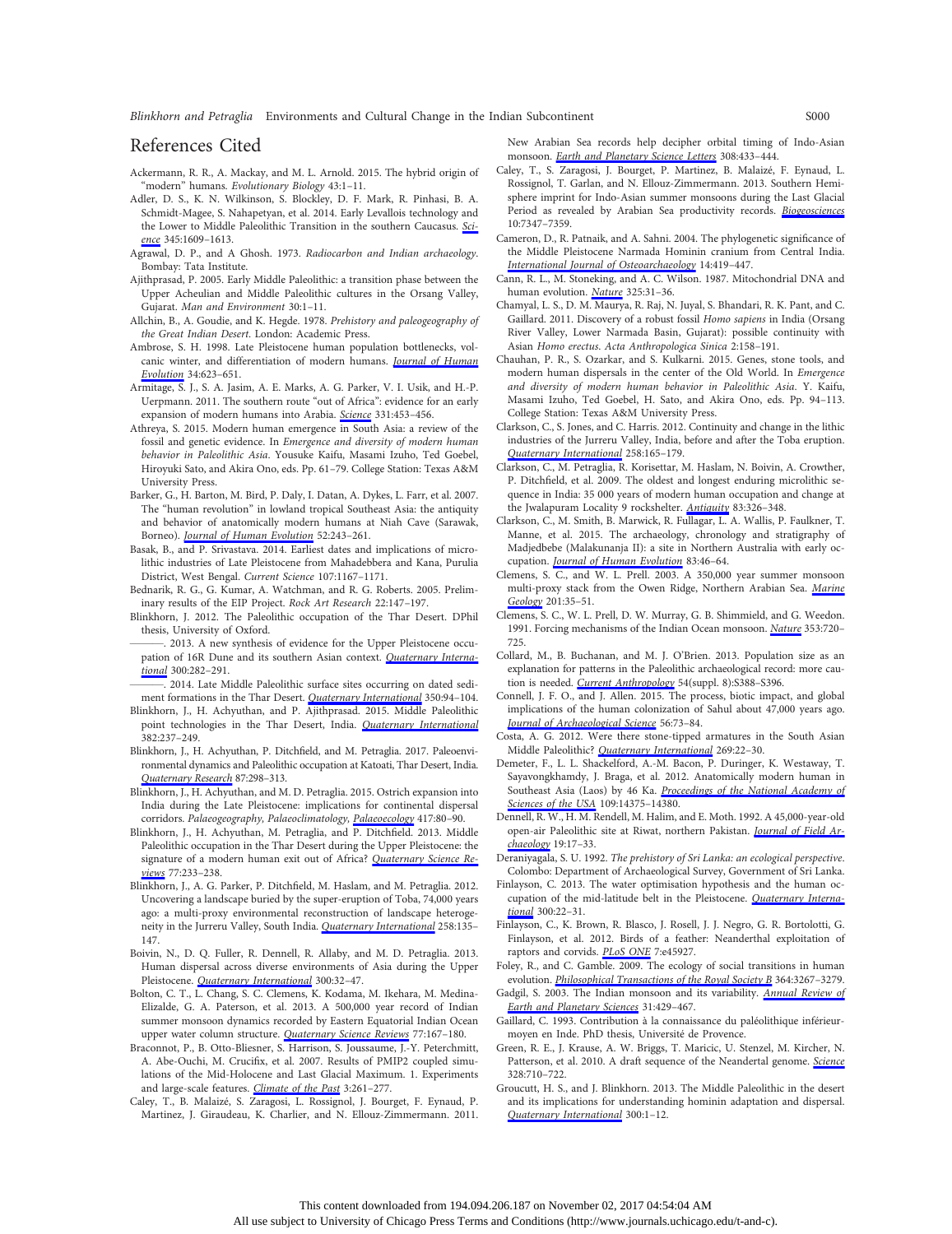Groucutt, H. S., M. D. Petraglia, G. Bailey, E. M. L. Scerri, A. Parton, L. Clark-Balzan, R. P. Jennings, et al. 2015a. Rethinking the dispersal of Homo sapiens out of Africa. [Evolutionary Anthropology: Issues, News, and Reviews](http://www.journals.uchicago.edu/action/showLinks?doi=10.1086%2F693462&crossref=10.1002%2Fevan.21455&citationId=p_48) 24:149–164.

- Groucutt, H. S., E. M. L. Scerri, L. Lewis, L. Clark-Balzan, J. Blinkhorn, R. P. Jennings, A. Parton, and M. D. Petraglia. 2015b. Stone tool assemblages and models for the dispersal of Homo sapiens out of Africa. [Quaternary In](http://www.journals.uchicago.edu/action/showLinks?doi=10.1086%2F693462&crossref=10.1016%2Fj.quaint.2015.01.039&citationId=p_49)[ternational](http://www.journals.uchicago.edu/action/showLinks?doi=10.1086%2F693462&crossref=10.1016%2Fj.quaint.2015.01.039&citationId=p_49) 382:8–30.
- Grove, M. 2015. Paleoclimates, plasticity, and the early dispersal of Homo sapiens. [Quaternary International](http://www.journals.uchicago.edu/action/showLinks?doi=10.1086%2F693462&crossref=10.1016%2Fj.quaint.2014.08.019&citationId=p_50) 369:17-37.
- Grun, R., C. Stringer, F. McDermott, R. Nathan, N. Porat, S. Robertson, L. Taylor, G. Mortimer, S. Eggins, and M. McCulloch. 2005. U-Series and ESR analyses of bones and teeth relating to the human burials from Skhul. [Journal of Human Evolution](http://www.journals.uchicago.edu/action/showLinks?doi=10.1086%2F693462&crossref=10.1016%2Fj.jhevol.2005.04.006&citationId=p_51) 49:316–334.
- Guo, Z., S. Peng, Q. Hao, and P. E. Biscaye. 2004. Late Miocene–Pliocene development of Asian aridification as recorded in the red-earth formation in northern China. [Global and Planetary Change](http://www.journals.uchicago.edu/action/showLinks?doi=10.1086%2F693462&crossref=10.1016%2Fj.gloplacha.2004.01.002&citationId=p_52) 41:135-145.
- Guo, Z. T., William F. Ruddiman, Q. Z. Hao, H. B. Wu, and Y. S. Qiao. 2002. Onset of Asian desertification by 22 myr ago inferred from loess deposits in China. [Nature](http://www.journals.uchicago.edu/action/showLinks?doi=10.1086%2F693462&crossref=10.1038%2F416159a&citationId=p_53) 416:159–163.
- Harpending, H. C., S. T. Sherry, A. R. Rogers, M. Stoneking, and A. Lane. 1993. The genetic structure of ancient human populations. [Current An](http://www.journals.uchicago.edu/action/showLinks?doi=10.1086%2F693462&system=10.1086%2F204195&citationId=p_55)[thropology](http://www.journals.uchicago.edu/action/showLinks?doi=10.1086%2F693462&system=10.1086%2F204195&citationId=p_55) 34:483-496.
- Haslam, M., C. Clarkson, R. G. Roberts, J. Bora, R. Korisettar, P. Ditchfield, A. R. Chivas, et al. 2012. A southern Indian Middle Paleolithic occupation surface sealed by the 74 Ka Toba eruption: further evidence from Jwalapuram Locality 22. [Quaternary International](http://www.journals.uchicago.edu/action/showLinks?doi=10.1086%2F693462&crossref=10.1016%2Fj.quaint.2011.08.040&citationId=p_56) 258:148–164.
- Haslam, M., R. G. Roberts, C. Shipton, J. N. Pal, J. L. Fenwick, P. Ditchfield, N. Boivin, A. K. Dubey, M. C. Gupta, and M. Petraglia. 2011. Late Acheulean hominins at the marine isotope stage 6/5e transition in north-central India. [Quaternary Research](http://www.journals.uchicago.edu/action/showLinks?doi=10.1086%2F693462&crossref=10.1016%2Fj.yqres.2011.02.001&citationId=p_57) 75:670–682.
- Hinsbergen, D. J. J. Van, P. C. Lippert, G. Dupont-Nivet, and N. McQuarrie. 2012. Greater India basin hypothesis and a two-stage Cenozoic collision between India and Asia. [Proceedings of the National Academy of Sciences of](http://www.journals.uchicago.edu/action/showLinks?doi=10.1086%2F693462&crossref=10.1073%2Fpnas.1117262109&citationId=p_59) [the USA](http://www.journals.uchicago.edu/action/showLinks?doi=10.1086%2F693462&crossref=10.1073%2Fpnas.1117262109&citationId=p_59) 109:7659–7664.
- Imbrie, J., J. D. Hays, D. G. Martinson, A. McIntyre, A. C. Mix, J. J. Morley, N. G. Pisias, W. L. Prell, and N. J. Shackleton. 1984. The orbital theory of Pleistocene climate: support from a revised chronology of the marine d18O record. In Milankovitch and climate: understanding the response to astronomical forcing: proceedings of the NATO Advanced Research Workshop held 30 November–4 December, 1982 in Palisades, NY. A. Berger, J. Imbrie, H. Hays, G. Kukla, and B. Saltzman, eds. Pp. 269–305. Dordrecht: Reidel.
- James, H. V. A. 2011. Becoming human: the emergence of modern human behaviour in South Asia. PhD thesis, University of Cambridge.
- James, H. V. A., and M. D. Petraglia. 2005. Modern human origins and the evolution of behavior in the Later Pleistocene record of South Asia. [Current](http://www.journals.uchicago.edu/action/showLinks?doi=10.1086%2F693462&system=10.1086%2F444365&citationId=p_62) [Anthropology](http://www.journals.uchicago.edu/action/showLinks?doi=10.1086%2F693462&system=10.1086%2F444365&citationId=p_62) 46(suppl. 5):S3–S27.
- Juyal, N., R. Raj, D. M. Maurya, L. S. Chamyal, and A. K. Singhvi. 2000. Chronology of Late Pleistocene environmental changes in the lower Mahi basin, western India. *[Journal of Quaternary Science](http://www.journals.uchicago.edu/action/showLinks?doi=10.1086%2F693462&crossref=10.1002%2F1099-1417%28200007%2915%3A5%3C501%3A%3AAID-JQS528%3E3.0.CO%3B2-J&citationId=p_63)* 15:501-508.
- Kathayat, G., H. Cheng, A. Sinha, C. Spötl, R. L. Edwards, H. Zhang, X. Li, et al. 2016. Indian monsoon variability on millennial-orbital timescales. Scientifi[c Reports](http://www.journals.uchicago.edu/action/showLinks?doi=10.1086%2F693462&crossref=10.1038%2Fsrep24374&citationId=p_64) 6:4-10.
- Kennedy, K. A. R. 2000. [God-apes and fossil men: anthropology of South Asia](http://www.journals.uchicago.edu/action/showLinks?doi=10.1086%2F693462&crossref=10.3998%2Fmpub.16180&citationId=p_65). Ann Arbor: University of Michigan Press.
- Kennedy, K. A. R., and S. U. Deraniyagala. 1989. Fossil remains of 28,000 year-old hominids from Sri Lanka. [Current Anthropology](http://www.journals.uchicago.edu/action/showLinks?doi=10.1086%2F693462&system=10.1086%2F203757&citationId=p_66) 30:394–399.
- Klein, R. G. 1995. Anatomy, behavior, and modern human origins. [Journal of](http://www.journals.uchicago.edu/action/showLinks?doi=10.1086%2F693462&crossref=10.1007%2FBF02221838&citationId=p_67) [World Prehistory](http://www.journals.uchicago.edu/action/showLinks?doi=10.1086%2F693462&crossref=10.1007%2FBF02221838&citationId=p_67) 9:167–198.
- Koch, P. L., and A. D. Barnosky. 2006. Late Quaternary extinctions: state of the debate. **[Annual Review of Ecology, Evolution, and Systematics](http://www.journals.uchicago.edu/action/showLinks?doi=10.1086%2F693462&crossref=10.1146%2Fannurev.ecolsys.34.011802.132415&citationId=p_68) 37:215-250.**
- Korisettar, R. 2007. Toward developing a basin model for Paleolithic settlement of the Indian subcontinent: geodynamics, monsoon dynamics, habitat diversity and dispersal routes. In The evolution and history of human populations in South Asia. M. D. Petraglia and B. Allchin, eds. Pp. 69–96. Dordrecht: Springer.
- Kuhlwilm, M., I. Gronau, M. J. Hubisz, C. De Filippo, J. Prado-Martinez, M. Kircher, Q. Fu, et al. 2016. Ancient gene flow from early modern humans into eastern Neanderthals. [Nature](http://www.journals.uchicago.edu/action/showLinks?doi=10.1086%2F693462&crossref=10.1038%2Fnature16544&citationId=p_70) 530:429–433.
- Kuhn, S. L. 2013. Roots of the Middle Paleolithic in Eurasia. [Current An](http://www.journals.uchicago.edu/action/showLinks?doi=10.1086%2F693462&system=10.1086%2F673529&citationId=p_71)[thropology](http://www.journals.uchicago.edu/action/showLinks?doi=10.1086%2F693462&system=10.1086%2F673529&citationId=p_71) 54(suppl. 8):S255–S268.
- Lahr, M. M., and Robert Foley. 1994. Multiple dispersals and modern human origins. [Evolutionary Anthropology: Issues, News, and Reviews](http://www.journals.uchicago.edu/action/showLinks?doi=10.1086%2F693462&crossref=10.1002%2Fevan.1360030206&citationId=p_72) 3:48–60.

S000 Current Anthropology Volume 58, Supplement 17, December 2017

- Leuschner, D. C., and F. Sirocko. 2003. Orbital insolation forcing of the Indian monsoon: a motor for global climate changes? Palaeogeography, Palaeoclimatology, [Palaeoecology](http://www.journals.uchicago.edu/action/showLinks?doi=10.1086%2F693462&crossref=10.1016%2FS0031-0182%2803%2900387-0&citationId=p_73) 197:83–95.
- Lewis, L. 2015. Early microlithic technologies and behavioural variability in Southern Africa and South Asia. DPhil thesis, University of Oxford.
- Lewis, L., N. Perera, and M. Petraglia. 2014. First technological comparison of Southern African Howiesons Poort and South Asian microlithic industries: an exploration of inter-regional variability in microlithic assemblages. [Quaternary International](http://www.journals.uchicago.edu/action/showLinks?doi=10.1086%2F693462&crossref=10.1016%2Fj.quaint.2014.09.013&citationId=p_75) 350:7–25.
- Li, J., X. Fang, C. Song, B. Pan, Y. Ma, and M. Yan. 2014. Late Miocene– Quaternary rapid stepwise uplift of the NE Tibetan Plateau and its effects on climatic and environmental changes. [Quaternary Research](http://www.journals.uchicago.edu/action/showLinks?doi=10.1086%2F693462&crossref=10.1016%2Fj.yqres.2014.01.002&citationId=p_76) 81:400-423.
- Liu, W., M. Martinon-Torres, Y.-J. Cai, S. Xing, H.-W. Tong, S.-W. Pei, M. J. Sier, et al. 2015. The earliest unequivocally modern humans in southern China. [Nature](http://www.journals.uchicago.edu/action/showLinks?doi=10.1086%2F693462&crossref=10.1038%2Fnature15696&citationId=p_77) 526:696–699.
- Liu, Z. 2011. Atmospheric science: glacial cycles and Indian monsoon— southern push. [Science](http://www.journals.uchicago.edu/action/showLinks?doi=10.1086%2F693462&crossref=10.1126%2Fscience.1210019&citationId=p_78) 333:706-708.
- Malinsky-Buller, A. 2016. The muddle in the Middle Pleistocene: the Lower–Middle Paleolithic transition from the Levantine. [Journal of World Prehistory](http://www.journals.uchicago.edu/action/showLinks?doi=10.1086%2F693462&crossref=10.1007%2Fs10963-016-9092-1&citationId=p_79) 29:1-78.
- Mani, M. S., ed. 2012. Ecology and biogeography in India. Dordrecht: Springer Science and Business Media.
- McBrearty, S., and A. S. Brooks. 2000. The revolution that wasn't: a new interpretation of the origin of modern human behaviour. [Journal of Human](http://www.journals.uchicago.edu/action/showLinks?doi=10.1086%2F693462&crossref=10.1006%2Fjhev.2000.0435&citationId=p_81) [Evolution](http://www.journals.uchicago.edu/action/showLinks?doi=10.1086%2F693462&crossref=10.1006%2Fjhev.2000.0435&citationId=p_81) 39:453–563.
- Mellars, P. 2006. Going east: new genetic and archaeological perspectives on the modern human colonization of Eurasia. [Science](http://www.journals.uchicago.edu/action/showLinks?doi=10.1086%2F693462&crossref=10.1126%2Fscience.1128402&citationId=p_82) 313:796-800.
- Mellars, P., K. C. Gori, M. Carr, P. A. Soares, and M. B. Richards. 2013. Genetic and archaeological perspectives on the initial modern human colonization of southern Asia. [Proceedings of the National Academy of](http://www.journals.uchicago.edu/action/showLinks?doi=10.1086%2F693462&crossref=10.1073%2Fpnas.1306043110&citationId=p_83) [Sciences of the USA](http://www.journals.uchicago.edu/action/showLinks?doi=10.1086%2F693462&crossref=10.1073%2Fpnas.1306043110&citationId=p_83) 110:10699-10704.
- Mercier, N., H. Valladas, O. Bar-Yosef, B. Vandermeersch, C. Stringer, and J.-L. Joron. 1993. Thermoluminescence date for the Mousterian burial site of Es-Skhul, Mt. Carmel. [Journal of Archaeological Science](http://www.journals.uchicago.edu/action/showLinks?doi=10.1086%2F693462&crossref=10.1006%2Fjasc.1993.1012&citationId=p_84) 20:169–174.
- Mijares, A. S., F. Détroit, P. Piper, R. Grün, P. Bellwood, M. Aubert, G. Champion, N. Cuevas, A. De Leon, and E. Dizon. 2010. New evidence for a 67,000-year-old human presence at Callao Cave, Luzon, Phillipines. [Journal](http://www.journals.uchicago.edu/action/showLinks?doi=10.1086%2F693462&crossref=10.1016%2Fj.jhevol.2010.04.008&citationId=p_85) [of Human Evolution](http://www.journals.uchicago.edu/action/showLinks?doi=10.1086%2F693462&crossref=10.1016%2Fj.jhevol.2010.04.008&citationId=p_85) 59:123–132.
- Mishra, S., N. Chauhan, and A. K. Singhvi. 2013. Continuity of microblade technology in the Indian subcontinent since 45 Ka: implications for the dispersal of modern humans. [PLoS ONE](http://www.journals.uchicago.edu/action/showLinks?doi=10.1086%2F693462&crossref=10.1371%2Fjournal.pone.0069280&citationId=p_86) 8:e69280.
- Misra, V. N. 1982. Evolution of the blade element in the stone industries of the rock shelter III F23, Bhimbetka. In Indian archaeology: new perspectives. K. Sharma, ed. Pp. 7–13. Delhi: Agam Kala Prakashan.
- -. 1989. Stone Age India: an ecological perspective. Man and Environment 14:17–64.
- 2001. Prehistoric human colonization of India. *[Journal of Biosciences](http://www.journals.uchicago.edu/action/showLinks?doi=10.1086%2F693462&crossref=10.1007%2FBF02704749&citationId=p_89)* 26:491–531.
- Misra, V. N, and S. N. Rajaguru. 1989. Paleoenvironments and prehistory of the Thar Desert, Rajasthan, India. In South Asian archaeology 1985. K. Frifelt and P. Sørensen, eds. Pp. 296–320. Occasional Papers, Scandinavian Institute of Asian Studies, Kopenhagen, 8. London: Curzon.
- Molnar, P., P. England, and J. Martinod. 1993. Mantle dynamics, uplift of the Tibetan Plateau, and the Indian monsoon. [Reviews of Geophysics](http://www.journals.uchicago.edu/action/showLinks?doi=10.1086%2F693462&crossref=10.1029%2F93RG02030&citationId=p_91) 31:357–396.
- Nielsen, R., J. M. Akey, M. Jakobsson, J. K. Pritchard, S. Tishkoff, and E. Willerslev. 2017. Tracing the peopling of the world through genomics. [Nature](http://www.journals.uchicago.edu/action/showLinks?doi=10.1086%2F693462&crossref=10.1038%2Fnature21347&citationId=p_92) 541:302–310.
- Olson, D. M., E. Dinerstein, E. D. Wikramanayake, N. D. Burgess, G. V. Powell, E. C. Underwood, J. A. D'amico, et al. 2001. Terrestrial ecoregions of the world: a new map of life on Earth; a new global map of terrestrial ecoregions provides an innovative tool for conserving biodiversity. [Bio-](http://www.journals.uchicago.edu/action/showLinks?doi=10.1086%2F693462&crossref=10.1641%2F0006-3568%282001%29051%5B0933%3ATEOTWA%5D2.0.CO%3B2&citationId=p_93)[Science](http://www.journals.uchicago.edu/action/showLinks?doi=10.1086%2F693462&crossref=10.1641%2F0006-3568%282001%29051%5B0933%3ATEOTWA%5D2.0.CO%3B2&citationId=p_93) 51:933-938.
- Oppenheimer, S. 2012. A single southern exit of modern humans from Africa: before or after Toba? [Quaternary International](http://www.journals.uchicago.edu/action/showLinks?doi=10.1086%2F693462&crossref=10.1016%2Fj.quaint.2011.07.049&citationId=p_94) 258:88-99.
- Otto-Bliesner, B. L., S. J. Marshall, J. T. Overpeck, G. H. Miller, and A. Hu. 2006. Simulating Arctic climate warmth and icefield retreat in the last interglaciation. [Science](http://www.journals.uchicago.edu/action/showLinks?doi=10.1086%2F693462&crossref=10.1126%2Fscience.1120808&citationId=p_96) 311:1751–1753.
- Pal, J. N. 2002. The Middle Paleolithic culture of South Asia. In Indian archeology in retrospect: archaeology and interactive disciplines. S. Settar and R. Korisettar, eds. Pp. 67–83. Manohar: Indian Council of Historical Research.
- Pal, J. N., M. A. J. Williams, M. Jaiswal, and A. K. Singhvi. 2005. Infra-red stimulated luminescence ages for prehistoric cultures in the Son and Belan Valleys, north central India. Journal of Interdisciplinary Studies in History and Archaeology 1:51–62.